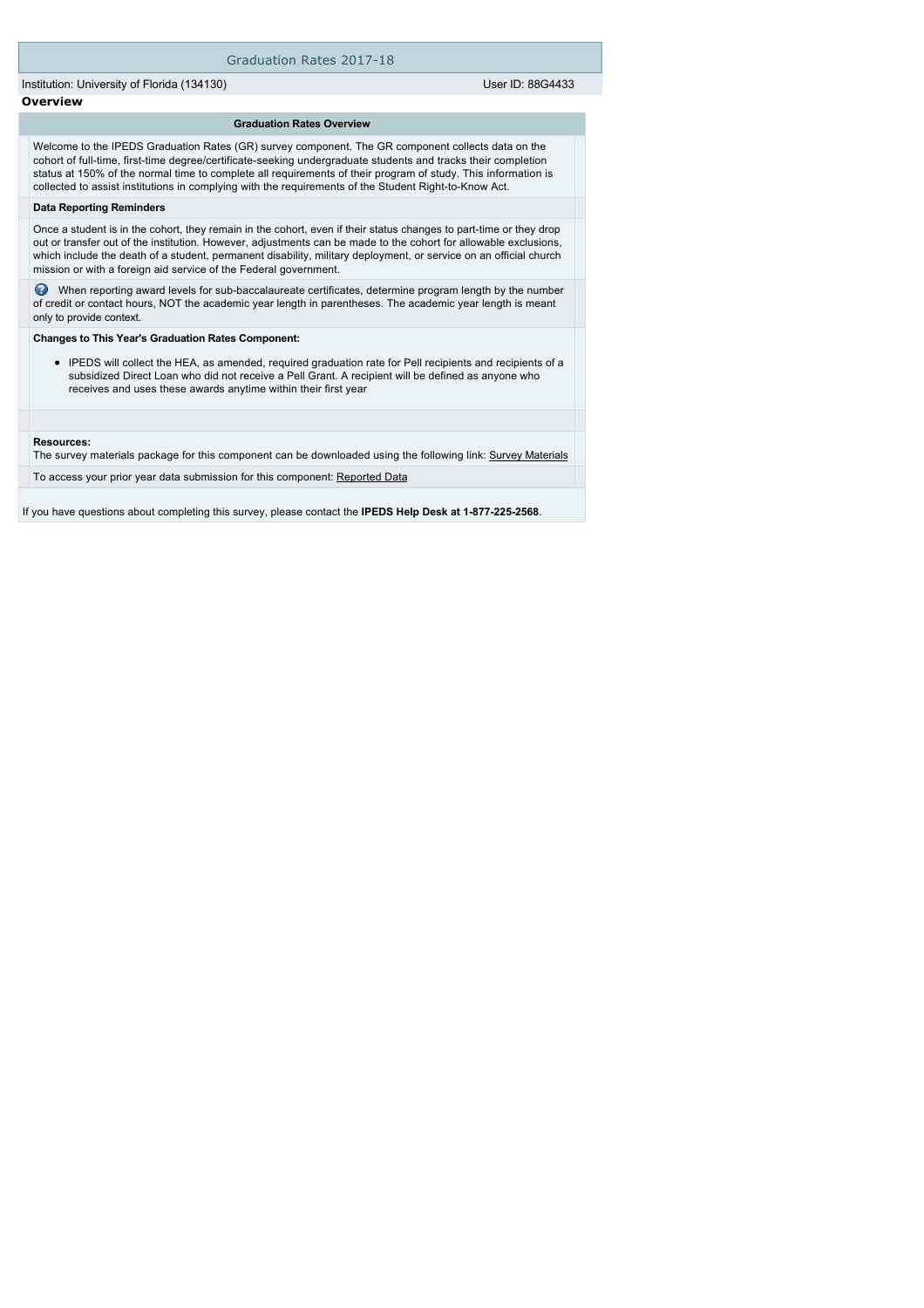Institution: University of Florida (134130) User ID: 88G4433

# **Section I - Establishing cohorts**

**Based on your institution's response to the predominant calendar system question (B3) on the Institutional Characteristics Header survey component from the IPEDS Fall 2017 data collection, your institution must report graduation rates data using a:**

### **Fall Cohort**

*[A f](javascript:openglossary(261))[all cohor](javascript:openglossary(219))[t is used by institutions with standard academic terms \(semester, trimester, quarter, 4-1-4\). A full](javascript:openglossary(261))year cohort is used by institutions offering primarily occupational/vocational programs and operating on a continuous basis.*

### **Establishing cohorts**

NOTE: Reporting using the new race/ethnicity categories is now mandatory. On this screen you will need to revise your preloaded 2011 cohort of [full-time,](javascript:openglossary(259)) [first-time](javascript:openglossary(241)) [degree/certificate-seeking](javascript:openglossary(171)) [undergraduate](javascript:openglossary(677)) students to the new [race/ethnicity categories \(if applicable\). For information and assistance with this, please visit the IPEDS](http://nces.ed.gov/ipeds/Section/Resources) Race/Ethnicity Information Center.

| Screen 1 of 2                             | Cohort year 2011 |                |  |
|-------------------------------------------|------------------|----------------|--|
|                                           | Initial cohort   | Revised cohort |  |
|                                           |                  | (Column 01)    |  |
| Nonresident alien                         | 21               | 21             |  |
| Hispanic/Latino                           | 414              | 406            |  |
| American Indian or Alaska Native          | 5                | 5              |  |
| Asian                                     | 249              | 228            |  |
| <b>Black or African American</b>          | 191              | 194            |  |
| Native Hawaiian or Other Pacific Islander | 1                | 17             |  |
| White                                     | 1,574            | 1,565          |  |
| Two or more races                         | 93               | 91             |  |
| Race and ethnicity unknown                | 53               | 84             |  |
| <b>Total men</b>                          | 2,601            | 2,611          |  |
|                                           |                  |                |  |

**Women**

**Men**

| Screen 1 of 2                             | Cohort year 2011 |                |  |
|-------------------------------------------|------------------|----------------|--|
|                                           | Initial cohort   | Revised cohort |  |
|                                           |                  | (Column 01)    |  |
| Nonresident alien                         | 14               | 15             |  |
| Hispanic/Latino                           | 708              | 700            |  |
| American Indian or Alaska Native          | 7                | $\overline{7}$ |  |
| Asian                                     | 317              | 271            |  |
| <b>Black or African American</b>          | 411              | 403            |  |
| Native Hawaiian or Other Pacific Islander | 12               | 57             |  |
| White                                     | 2,138            | 2,113          |  |
| Two or more races                         | 121              | 119            |  |
| Race and ethnicity unknown                | 80               | 124            |  |
| <b>Total women</b>                        | 3,808            | 3,809          |  |
|                                           |                  |                |  |
| Total men + women                         | 6,409            | 6,420          |  |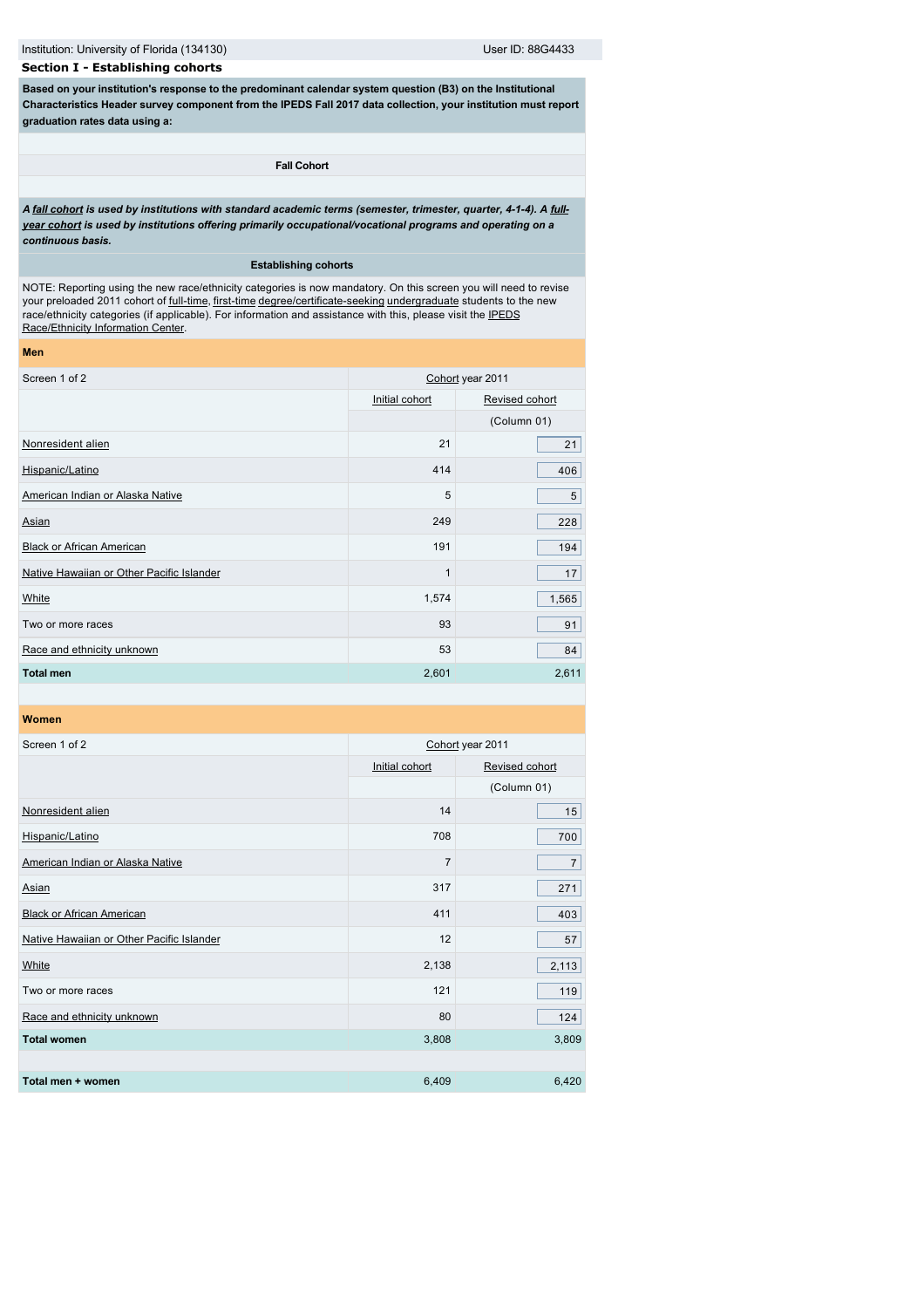# **Section I - Establishing cohorts**

• Incoming students seeking a [bachelor's degree](javascript:openglossary(77)) should be reported in Column 02. Column 03 will then be generated for you. Column 03 is meant to include any <u>full-time, [first-time](javascript:openglossary(241))</u> entering students who were seeking a degree or certificate other than a bachelor's degree, such as an [associate's degree](javascript:openglossary(55)) or undergraduate certificate.

If you have no changes to the preloaded data on this screen, click the "Save and Next" button to generate additional screens for reporting completers and transfers/exclusions.

**Establishing cohorts**

**Report Hispanic/Latino individuals of any race as Hispanic/Latino**

**Report race for non-Hispanic/Latino individuals only**

#### **Men**

| Screen 2 of 2                                |                | Cohort year 2011                                           |                                                                                                                       |  |  |  |  |
|----------------------------------------------|----------------|------------------------------------------------------------|-----------------------------------------------------------------------------------------------------------------------|--|--|--|--|
|                                              | Cohort         | Bachelor's or<br>equivalent<br>degree-seeking<br>subcohort | Other degree/certificate-seeking<br>subcohort<br>(Cohort minus Bachelor's or equivalent degree-<br>seeking subcohort) |  |  |  |  |
|                                              | (Column<br>01) | (Column 02)                                                | (Column 03)                                                                                                           |  |  |  |  |
| Nonresident alien                            | 21             | 21                                                         | $\mathbf{0}$                                                                                                          |  |  |  |  |
| Hispanic/Latino                              | 406            | 406                                                        | $\Omega$                                                                                                              |  |  |  |  |
| American Indian or Alaska<br><b>Native</b>   | 5              | 5                                                          | $\mathbf{0}$                                                                                                          |  |  |  |  |
| Asian                                        | 228            | 223                                                        | 5                                                                                                                     |  |  |  |  |
| <b>Black or African American</b>             | 194            | 194                                                        | $\mathbf{0}$                                                                                                          |  |  |  |  |
| Native Hawaiian or Other<br>Pacific Islander | 17             | 17                                                         | $\mathbf{0}$                                                                                                          |  |  |  |  |
| White                                        | 1,565          | 1,562                                                      | 3                                                                                                                     |  |  |  |  |
| Two or more races                            | 91             | 91                                                         | $\mathbf 0$                                                                                                           |  |  |  |  |
| Race and ethnicity unknown                   | 84             | 84                                                         | $\mathbf{0}$                                                                                                          |  |  |  |  |
| <b>Total men</b>                             | 2,611          | 2,603                                                      | 8                                                                                                                     |  |  |  |  |

| Screen 2 of 2                                |                |                                                            | Cohort year 2011                                                                                                      |
|----------------------------------------------|----------------|------------------------------------------------------------|-----------------------------------------------------------------------------------------------------------------------|
|                                              | Cohort         | Bachelor's or<br>equivalent<br>degree-seeking<br>subcohort | Other degree/certificate-seeking<br>subcohort<br>(Cohort minus Bachelor's or equivalent degree-<br>seeking subcohort) |
|                                              | (Column<br>01) | (Column 02)                                                | (Column 03)                                                                                                           |
| Nonresident alien                            | 15             | 13                                                         | 2                                                                                                                     |
| Hispanic/Latino                              | 700            | 694                                                        | 6                                                                                                                     |
| American Indian or Alaska<br><b>Native</b>   | $\overline{7}$ | $\overline{7}$                                             | $\mathbf{0}$                                                                                                          |
| Asian                                        | 271            | 266                                                        | 5                                                                                                                     |
| <b>Black or African American</b>             | 403            | 402                                                        | $\mathbf{1}$                                                                                                          |
| Native Hawaiian or Other<br>Pacific Islander | 57             | 57                                                         | $\mathbf 0$                                                                                                           |
| White                                        | 2,113          | 2,098                                                      | 15                                                                                                                    |
| Two or more races                            | 119            | 119                                                        | $\mathbf 0$                                                                                                           |
| Race and ethnicity unknown                   | 124            | 124                                                        | $\mathbf 0$                                                                                                           |
| <b>Total women</b>                           | 3,809          | 3,780                                                      | 29                                                                                                                    |
|                                              |                |                                                            |                                                                                                                       |
| Total men + women                            | 6,420          | 6,383                                                      | 37                                                                                                                    |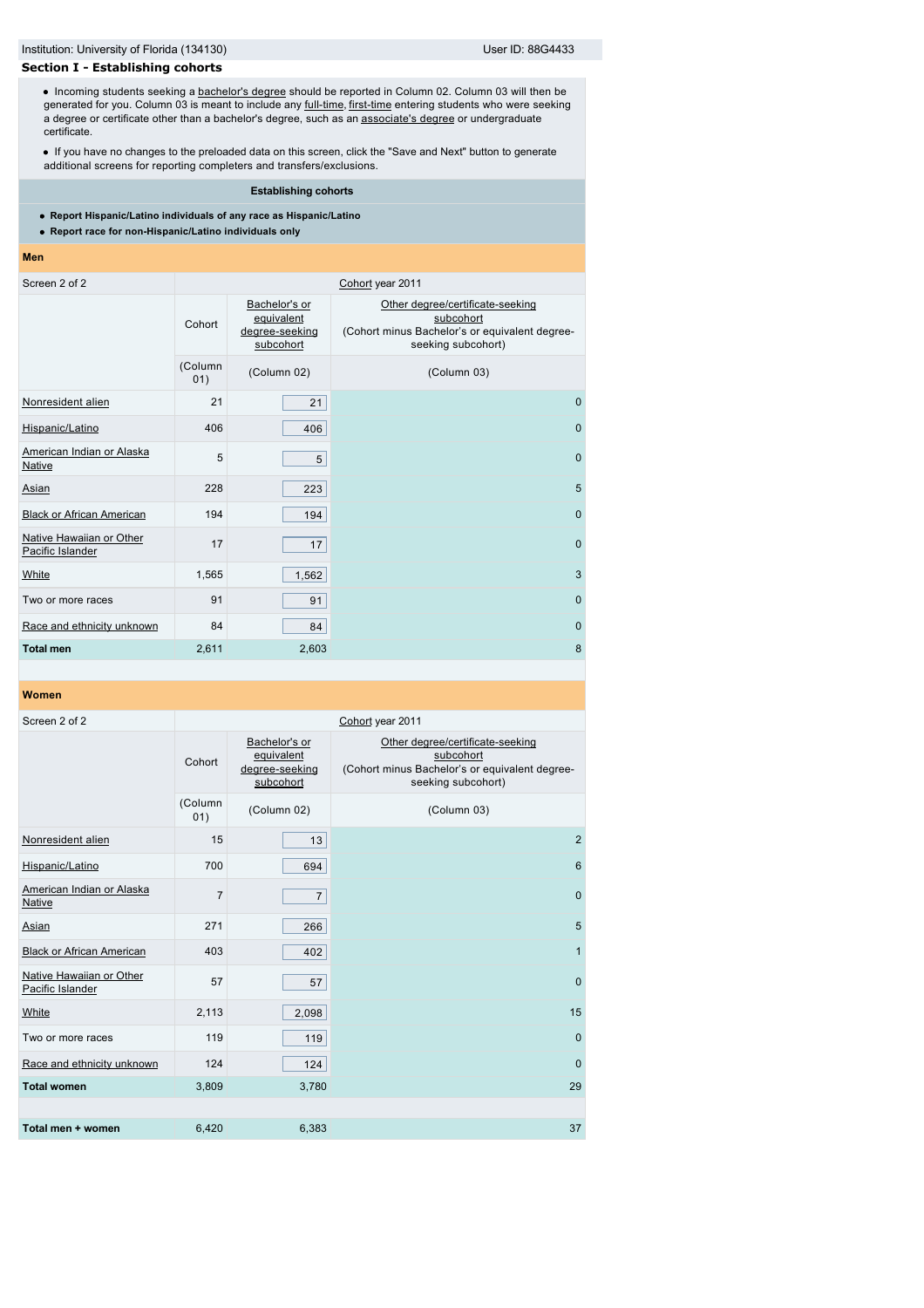# **Section II - Bachelor's or equivalent degree-seeking subcohort - Completers within 150%**

• In the columns below, report the status of the [bachelor's degree-seeking subcohort](javascript:openglossary(79)) of students listed in Column 10.

Of the students in Column 10, those who attained a degree or certificate OTHER THAN A BACHELOR'S DEGREE within 150% of the normal time to complete the program as of August 31, 2017 should be reported in either Column 11 or 12, depending on the length of the program completed.

Of the students in Column 10, those who attained a [bachelor's degree](javascript:openglossary(77)) or equivalent within 150% of normal time should be reported in Column 18.

### **Subcohort of [full-time](javascript:openglossary(259)), [first-time](javascript:openglossary(241)) students seeking a bachelor's or equivalent degree**

- **Report Hispanic/Latino individuals of any race as Hispanic/Latino**
- **Report race for non-Hispanic/Latino individuals only**

### **Men**

| Screen 1 of 4                                             | Cohort year 2011                              |                                                                             |                                                                                            |                                                         |                              |  |
|-----------------------------------------------------------|-----------------------------------------------|-----------------------------------------------------------------------------|--------------------------------------------------------------------------------------------|---------------------------------------------------------|------------------------------|--|
|                                                           | Bachelor's or                                 |                                                                             | Subcohort students who completed their program within 150% of<br>normal time to completion |                                                         | Total                        |  |
|                                                           | equivalent<br>degree-<br>seeking<br>subcohort | Completers of<br>programs of less than<br>2 academic yrs (or<br>equivalent) | Completers of<br>programs of at least 2 but<br>less than 4 academic yrs<br>(or equivalent) | Completers of<br>bachelor's or<br>equivalent<br>degrees | completers<br>within<br>150% |  |
|                                                           | (Column 10)                                   | (Column 11)                                                                 | (Column 12)                                                                                | (Column 18)                                             | (Column<br>29)               |  |
| Nonresident<br>alien                                      | 21                                            |                                                                             |                                                                                            | 18                                                      | 18                           |  |
| Hispanic/Latino                                           | 406                                           |                                                                             |                                                                                            | 348                                                     | 348                          |  |
| American<br>Indian or<br>Alaska Native                    | 5                                             |                                                                             |                                                                                            | 5                                                       | 5                            |  |
| Asian                                                     | 223                                           |                                                                             |                                                                                            | 191                                                     | 191                          |  |
| <b>Black or African</b><br>American                       | 194                                           |                                                                             |                                                                                            | 145                                                     | 145                          |  |
| Native<br>Hawaiian or<br><b>Other Pacific</b><br>Islander | 17                                            |                                                                             |                                                                                            | 15                                                      | 15                           |  |
| White                                                     | 1,562                                         |                                                                             |                                                                                            | 1,359                                                   | 1,359                        |  |
| Two or more<br>races                                      | 91                                            |                                                                             |                                                                                            | 66                                                      | 66                           |  |
| Race and<br>ethnicity<br>unknown                          | 84                                            |                                                                             |                                                                                            | 74                                                      | 74                           |  |
| <b>Total men</b>                                          | 2,603                                         | $\mathbf{0}$                                                                | $\mathbf 0$                                                                                | 2,221                                                   | 2,221                        |  |

| Screen 1 of 4                                                    | Cohort year 2011                              |                                                                             |                                                                                            |                                                         |                              |
|------------------------------------------------------------------|-----------------------------------------------|-----------------------------------------------------------------------------|--------------------------------------------------------------------------------------------|---------------------------------------------------------|------------------------------|
|                                                                  | Bachelor's or                                 |                                                                             | Subcohort students who completed their program within 150% of<br>normal time to completion |                                                         | Total                        |
|                                                                  | equivalent<br>degree-<br>seeking<br>subcohort | Completers of<br>programs of less than<br>2 academic yrs (or<br>equivalent) | Completers of<br>programs of at least 2 but<br>less than 4 academic yrs<br>(or equivalent) | Completers of<br>bachelor's or<br>equivalent<br>degrees | completers<br>within<br>150% |
|                                                                  | (Column 10)                                   | (Column 11)                                                                 | (Column 12)                                                                                | (Column 18)                                             | (Column<br>29)               |
| Nonresident<br>alien                                             | 13                                            |                                                                             |                                                                                            | 10                                                      | 10                           |
| Hispanic/Latino                                                  | 694                                           |                                                                             |                                                                                            | 615                                                     | 615                          |
| American<br>Indian or<br><b>Alaska Native</b>                    | $\overline{7}$                                |                                                                             |                                                                                            | 6                                                       | 6                            |
| Asian                                                            | 266                                           |                                                                             |                                                                                            | 243                                                     | 243                          |
| <b>Black or African</b><br>American                              | 402                                           |                                                                             |                                                                                            | 342                                                     | 342                          |
| <b>Native</b><br>Hawaiian or<br><b>Other Pacific</b><br>Islander | 57                                            |                                                                             |                                                                                            | 53                                                      | 53                           |
| White                                                            | 2,098                                         |                                                                             |                                                                                            | 1,904                                                   | 1,904                        |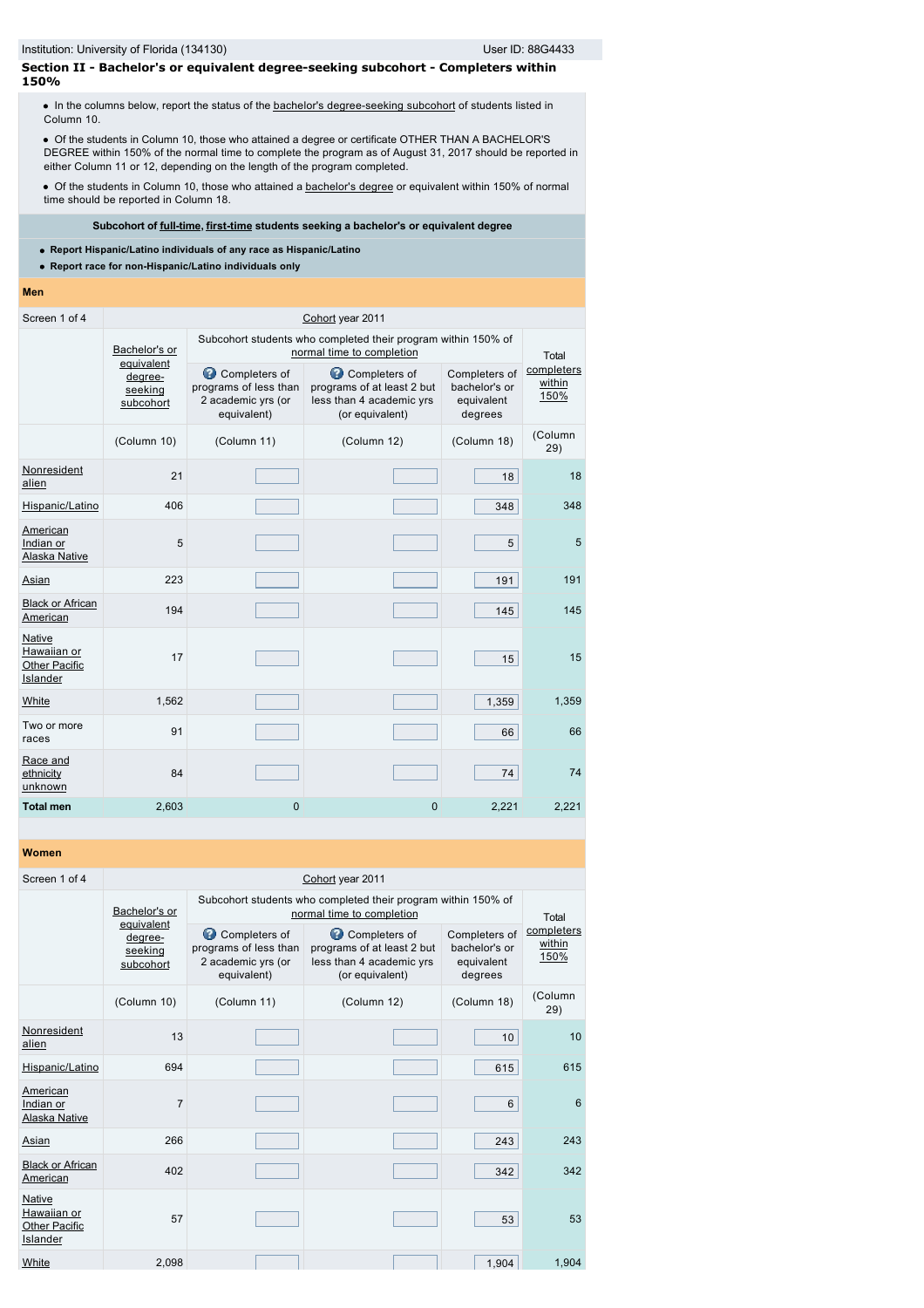| Two or more<br>races             | 119   |              |             | 104   | 104   |
|----------------------------------|-------|--------------|-------------|-------|-------|
| Race and<br>ethnicity<br>unknown | 124   |              |             | 115   | 115   |
| <b>Total women</b>               | 3,780 | $\mathbf{0}$ | $\mathbf 0$ | 3,392 | 3,392 |
|                                  |       |              |             |       |       |
| Total men +<br>women             | 6,383 | $\mathbf{0}$ | $\mathbf 0$ | 5,613 | 5,613 |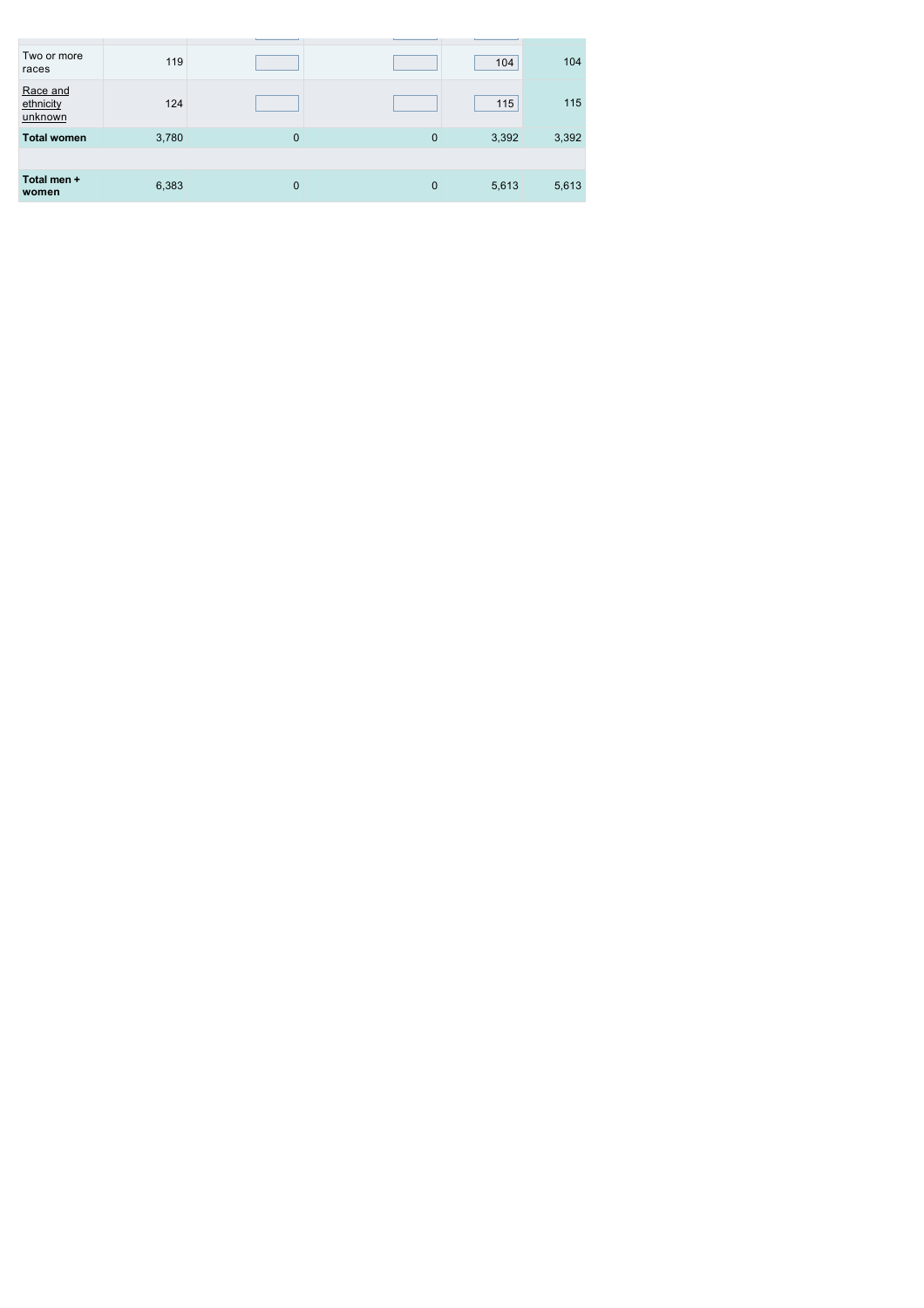# **Section II - Bachelor's completers by length of time to degree**

Those students in the [bachelor's or equivalent degree-seeking subcohort](javascript:openglossary(79)) who attained a [bachelor's degree](javascript:openglossary(77)) or equivalent within 150% of [normal time to completion](javascript:openglossary(421)), as reported on the previous screen, are listed in Column 18. In Column 19, report the number of these students who earned a bachelor's degree in 4 years. In Column 20, report the number of these students who earned a bachelor's degree in 5 years. Column 21 will be calculated for you.

**Subcohort of [full-time](javascript:openglossary(259)), [first-time](javascript:openglossary(241)) students seeking a bachelor's or equivalent degree**

- **Report Hispanic/Latino individuals of any race as Hispanic/Latino**
- **Report race for non-Hispanic/Latino individuals only**

### **Men**

| Screen 2 of 4                                | Cohort year 2011                                     |                                        |                                                                      |                                         |                                         |  |  |
|----------------------------------------------|------------------------------------------------------|----------------------------------------|----------------------------------------------------------------------|-----------------------------------------|-----------------------------------------|--|--|
|                                              |                                                      | Completed<br>bachelor's                | Subcohort students who attained a<br>bachelor's degree or equivalent |                                         |                                         |  |  |
|                                              | Bachelor's or equivalent<br>degree-seeking subcohort | degree<br>or equivalent<br>within 150% | Completed<br>the program<br>in<br>4 yrs or less                      | Completed<br>the program<br>in<br>5 yrs | Completed<br>the program<br>in<br>6 yrs |  |  |
|                                              | (Column 10)                                          | (Column 18)                            | (Column 19)                                                          | (Column 20)                             | (Column 21)                             |  |  |
| Nonresident alien                            | 21                                                   | 18                                     | 12                                                                   | 5                                       | 1                                       |  |  |
| Hispanic/Latino                              | 406                                                  | 348                                    | 212                                                                  | 110                                     | 26                                      |  |  |
| American Indian or<br>Alaska Native          | 5                                                    | 5                                      | $\overline{2}$                                                       | 3                                       | $\mathbf{0}$                            |  |  |
| Asian                                        | 223                                                  | 191                                    | 131                                                                  | 46                                      | 14                                      |  |  |
| <b>Black or African</b><br>American          | 194                                                  | 145                                    | 99                                                                   | 35                                      | 11                                      |  |  |
| Native Hawaiian or<br>Other Pacific Islander | 17                                                   | 15                                     | 11                                                                   | 3                                       | $\mathbf{1}$                            |  |  |
| White                                        | 1,562                                                | 1,359                                  | 887                                                                  | 425                                     | 47                                      |  |  |
| Two or more races                            | 91                                                   | 66                                     | 40                                                                   | 23                                      | 3                                       |  |  |
| Race and ethnicity<br>unknown                | 84                                                   | 74                                     | 57                                                                   | 14                                      | 3                                       |  |  |
| <b>Total men</b>                             | 2,603                                                | 2,221                                  | 1,451                                                                | 664                                     | 106                                     |  |  |

| Screen 2 of 4                                | Cohort year 2011                                     |                                        |                                                                      |                                         |                |  |  |
|----------------------------------------------|------------------------------------------------------|----------------------------------------|----------------------------------------------------------------------|-----------------------------------------|----------------|--|--|
|                                              |                                                      | Completed<br>bachelor's                | Subcohort students who attained a<br>bachelor's degree or equivalent |                                         |                |  |  |
|                                              | Bachelor's or equivalent<br>degree-seeking subcohort | degree<br>or equivalent<br>within 150% | Completed<br>the program<br>in<br>4 yrs or less                      | Completed<br>the program<br>in<br>5 yrs |                |  |  |
|                                              | (Column 10)                                          | (Column 18)                            | (Column 19)                                                          | (Column 20)                             | (Column 21)    |  |  |
| Nonresident alien                            | 13                                                   | 10                                     | 10                                                                   | $\mathbf{0}$                            | $\mathbf 0$    |  |  |
| Hispanic/Latino                              | 694                                                  | 615                                    | 513                                                                  | 93                                      | 9              |  |  |
| American Indian or<br>Alaska Native          | $\overline{7}$                                       | 6                                      | 5                                                                    | $\mathbf{1}$                            | $\Omega$       |  |  |
| Asian                                        | 266                                                  | 243                                    | 206                                                                  | 33                                      | $\overline{4}$ |  |  |
| <b>Black or African</b><br>American          | 402                                                  | 342                                    | 282                                                                  | 47                                      | 13             |  |  |
| Native Hawaiian or<br>Other Pacific Islander | 57                                                   | 53                                     | 50                                                                   | 3                                       | $\Omega$       |  |  |
| White                                        | 2,098                                                | 1,904                                  | 1,639                                                                | 240                                     | 25             |  |  |
| Two or more races                            | 119                                                  | 104                                    | 84                                                                   | 16                                      | $\overline{4}$ |  |  |
| Race and ethnicity<br>unknown                | 124                                                  | 115                                    | 99                                                                   | 14                                      | $\overline{2}$ |  |  |
| <b>Total women</b>                           | 3,780                                                | 3,392                                  | 2,888                                                                | 447                                     | 57             |  |  |
|                                              |                                                      |                                        |                                                                      |                                         |                |  |  |
| Total men + women                            | 6,383                                                | 5,613                                  | 4,339                                                                | 1,111                                   | 163            |  |  |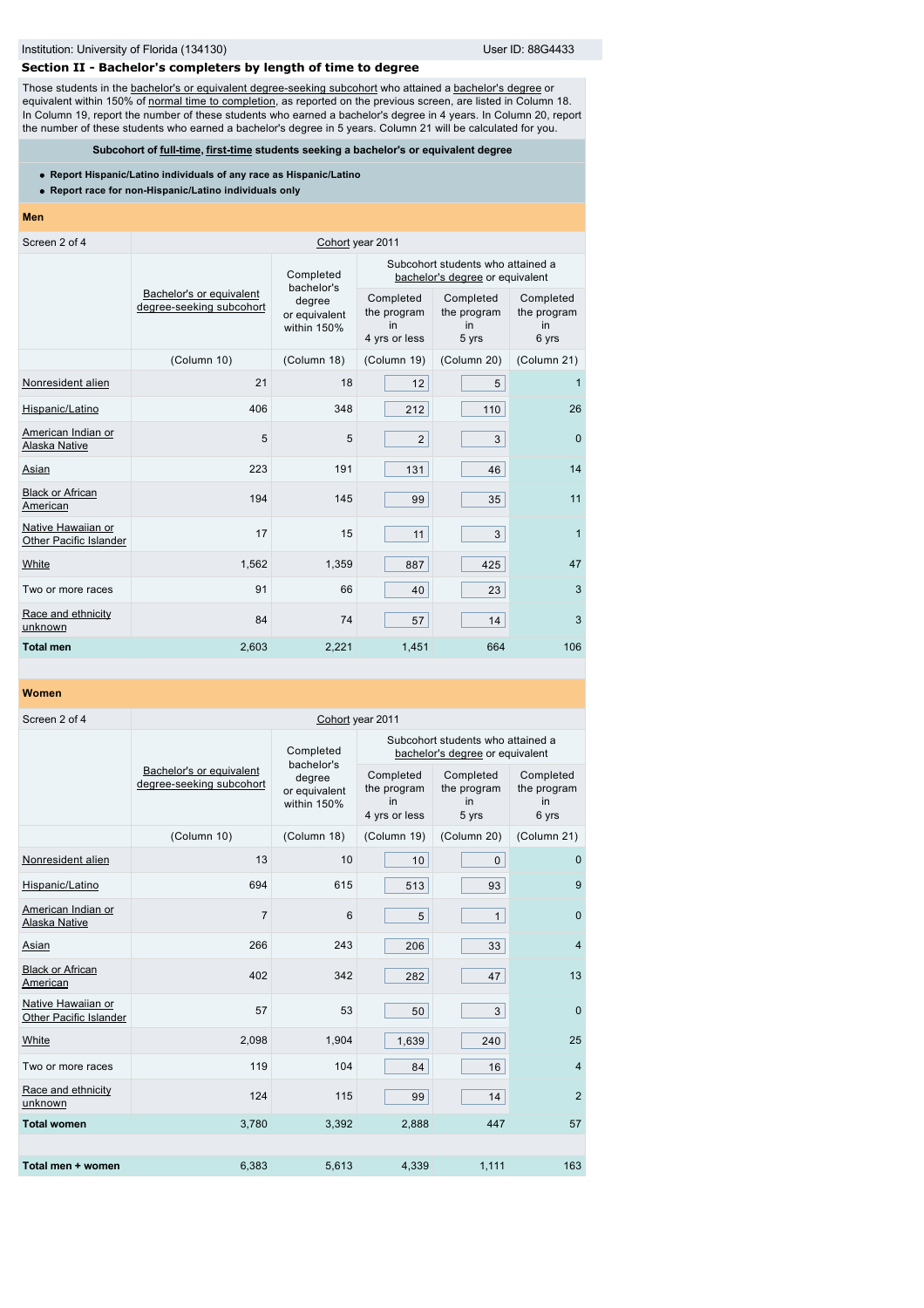# **Section II - Bachelor's or equivalent degree-seeking subcohort - Transfers/exclusions**

• In the columns below, report the status of those students in the **BACHELOR'S OR EQUIVALENT DEGREE-**[SEEKING SUBCOHORT listed in Column 10 who did not complete a program within 150% of normal time to](javascript:openglossary(79)) completion.

• Report [transfers-out](javascript:openglossary(657)) who did not complete a program in Column 30. If the mission of your institution includes providing substantial preparation for students to enroll in another eligible institution WITHOUT having completed a program, you must report transfer-out data in Column 30. A school is required to report only on those students that the school knows have transferred to another eligible institution. A school must document that the student actually transferred. If it is not part of your mission, you may report transfer-out data if you wish.

• Report eligible [exclusions](javascript:openglossary(207)) from the subcohort in Column 45. The ONLY allowable categories for this column are:

Students who died or became permanently disabled

Students who left school to serve in the armed forces (or have been called up to active duty) Students who left school to serve with a foreign aid service of the Federal Government

Students who left school to serve on an official church mission

Column 52 [No longer enrolled] will be calculated for you. This includes students who have dropped out as well as those who completed in greater than 150% of normal time.

If you do not have any values to report in either Column 30, 45, or 51, you must enter at least one zero in a field on this screen to continue.

**Subcohort of [full-time](javascript:openglossary(259)), [first-time](javascript:openglossary(241)) students seeking a bachelor's or equivalent degree**

- **Report Hispanic/Latino individuals of any race as Hispanic/Latino**
- **Report race for non-Hispanic/Latino individuals only**

#### **Men**

| Screen 3 of 4                                |                                                            |                                       | Cohort year 2011               |                     |                   |                       |
|----------------------------------------------|------------------------------------------------------------|---------------------------------------|--------------------------------|---------------------|-------------------|-----------------------|
|                                              | Bachelor's or<br>equivalent<br>degree-seeking<br>subcohort | Total<br>completers<br>within<br>150% | Total transfer-out<br>students | Total<br>exclusions | Still<br>enrolled | No longer<br>enrolled |
|                                              | (Column 10)                                                | (Column<br>29)                        | (Column 30)                    | (Column<br>45)      | (Column<br>51)    | (Column<br>52)        |
| Nonresident alien                            | 21                                                         | 18                                    | $\mathbf{0}$                   | $\mathbf 0$         | $\mathbf{0}$      | 3                     |
| Hispanic/Latino                              | 406                                                        | 348                                   | 13                             | 0                   | 8                 | 37                    |
| American Indian or Alaska<br>Native          | 5                                                          | 5                                     | $\mathbf 0$                    | 0                   | $\mathbf 0$       | $\mathbf 0$           |
| Asian                                        | 223                                                        | 191                                   | 6                              | $\mathbf 0$         | 6                 | 20                    |
| <b>Black or African American</b>             | 194                                                        | 145                                   | 10                             | $\mathbf 0$         | $\overline{7}$    | 32                    |
| Native Hawaiian or Other<br>Pacific Islander | 17                                                         | 15                                    | $\mathbf 0$                    | 0                   | $\mathbf{1}$      | $\overline{1}$        |
| White                                        | 1,562                                                      | 1,359                                 | 51                             | $\overline{2}$      | 21                | 129                   |
| Two or more races                            | 91                                                         | 66                                    | 6                              | 0                   | $\overline{2}$    | 17                    |
| Race and ethnicity<br>unknown                | 84                                                         | 74                                    | $\mathbf{1}$                   | 0                   | $\mathbf{1}$      | 8                     |
| <b>Total men</b>                             | 2,603                                                      | 2,221                                 | 87                             | $\overline{2}$      | 46                | 247                   |

| Screen 3 of 4                                |                                                            | Cohort year 2011                      |                                |                     |                   |                       |  |  |
|----------------------------------------------|------------------------------------------------------------|---------------------------------------|--------------------------------|---------------------|-------------------|-----------------------|--|--|
|                                              | Bachelor's or<br>equivalent<br>degree-seeking<br>subcohort | Total<br>completers<br>within<br>150% | Total transfer-out<br>students | Total<br>exclusions | Still<br>enrolled | No longer<br>enrolled |  |  |
|                                              | (Column 10)                                                | (Column<br>29)                        | (Column 30)                    | (Column<br>45)      | (Column<br>51)    | (Column<br>52)        |  |  |
| Nonresident alien                            | 13                                                         | 10                                    | $\mathbf{0}$                   | $\mathbf 0$         | $\mathbf{0}$      | 3                     |  |  |
| Hispanic/Latino                              | 694                                                        | 615                                   | 33                             | $\mathbf 0$         | 5                 | 41                    |  |  |
| American Indian or Alaska<br><b>Native</b>   | 7                                                          | 6                                     | $\mathbf{1}$                   | 0                   | $\mathbf 0$       | $\mathbf 0$           |  |  |
| Asian                                        | 266                                                        | 243                                   | 5                              | $\mathbf 0$         | $\mathbf{1}$      | 17                    |  |  |
| <b>Black or African American</b>             | 402                                                        | 342                                   | 15                             | 0                   | $\mathbf{1}$      | 44                    |  |  |
| Native Hawaiian or Other<br>Pacific Islander | 57                                                         | 53                                    | $\mathbf{0}$                   | $\mathbf 0$         | $\mathbf 0$       | $\overline{4}$        |  |  |
| White                                        | 2,098                                                      | 1,904                                 | 64                             | $\mathbf 0$         | 14                | 116                   |  |  |
| Two or more races                            | 119                                                        | 104                                   | $\overline{2}$                 | $\mathbf 0$         | 1                 | 12                    |  |  |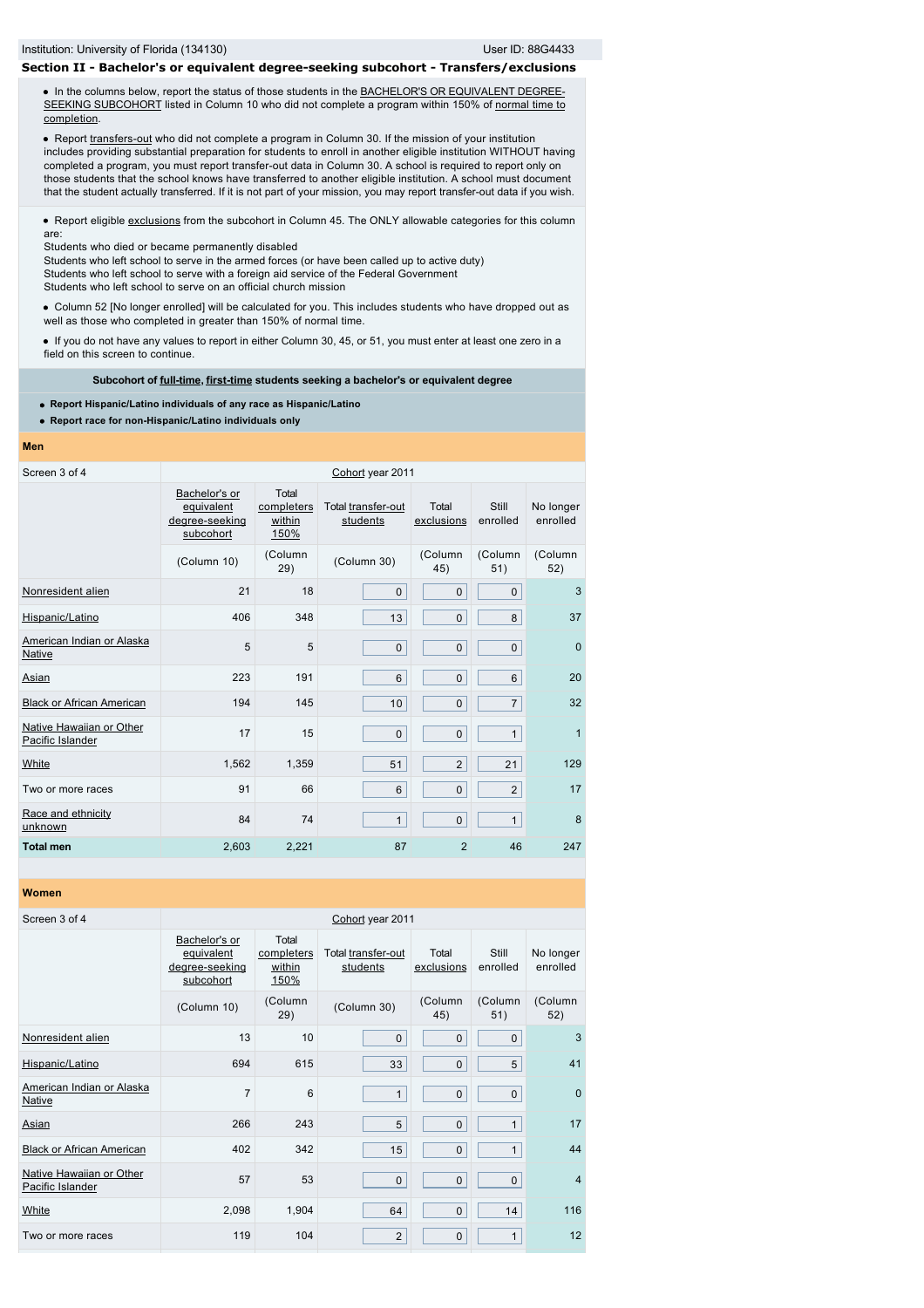| Race and ethnicity<br>unknown | 124   | 115   | 3   |    | 5   |
|-------------------------------|-------|-------|-----|----|-----|
| <b>Total women</b>            | 3.780 | 3,392 | 123 | 23 | 242 |
|                               |       |       |     |    |     |
| Total men + women             | 6,383 | 5,613 | 210 | 69 | 489 |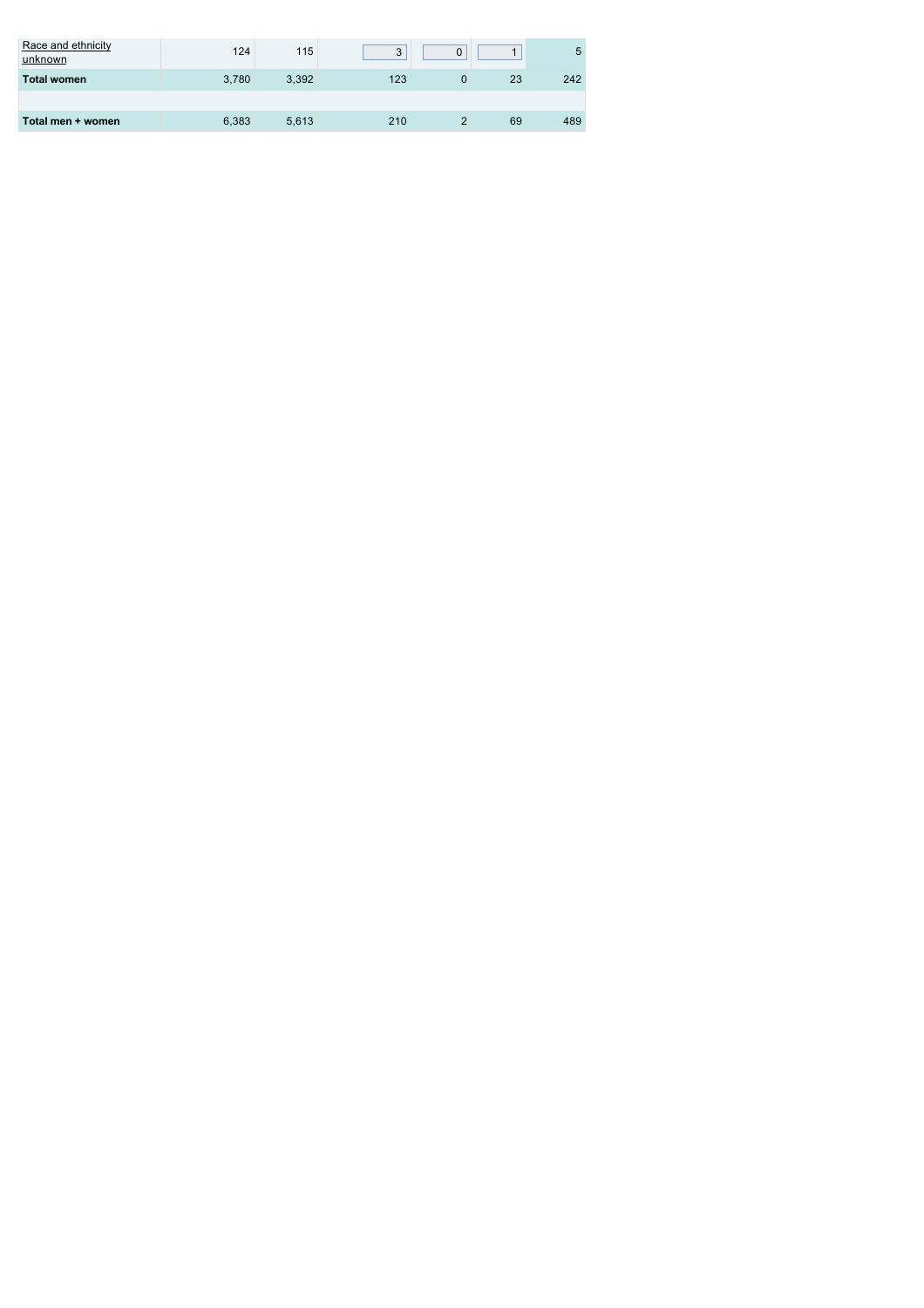### **Section II - Bachelor's or equivalent degree-seeking cohort - Pell recipients and a recipients of a subsidized Direct Loan who did not receive a Pell Grant**

For each subcohort, report the number of students in the cohort, total exclusions for the cohort, the number of students that completed a bachelor's or equivalent degree within 150% of normal time to completion, and the total completers within 150%.

Recipients of a Pell Grant and Recipients of a Direct Subsidized Loan that did not receive a Pell Grant are *mutually exclusive*, that is, if a student is in one cohort, they cannot be in the other cohort. - The total of these 2 subcohorts must be less than the Bachelor's or equivalent degree-seeking cohort

### **Subcohort of [full-time](javascript:openglossary(259)), [first-time](javascript:openglossary(241)) students seeking a bachelor's or equivalent degree**

| Screen 4 of 4                                                                                      | Cohort year 2011                   |                  |                                                                      |                                       |  |
|----------------------------------------------------------------------------------------------------|------------------------------------|------------------|----------------------------------------------------------------------|---------------------------------------|--|
|                                                                                                    | Number of<br>students in<br>cohort | Total exclusions | Completed<br>bachelor's<br>degree<br>or<br>equivalent<br>within 150% | Total<br>completers<br>within<br>150% |  |
|                                                                                                    | (Column 10)                        | (Column 45)      | (Column<br>18)                                                       | (Column<br>29)                        |  |
| Bachelor's or equivalent degree-seeking cohort                                                     | 6,383                              | $\overline{2}$   | 5,613                                                                | 5,613                                 |  |
| Recipients of a Pell Grant (within entering year)                                                  | 2.106                              | 0                | 1,782                                                                | 1,782                                 |  |
| Recipients of a Direct Subsidized Loan (within<br>entering year) that did not receive a Pell Grant | 480                                | $\mathbf 0$      | 417                                                                  | 417                                   |  |
| Did not receive either a Pell Grant or Direct<br>Subsidized Loan (within entering year)            | 3.797                              | 2                | 3.414                                                                | 3,414                                 |  |
|                                                                                                    |                                    |                  |                                                                      |                                       |  |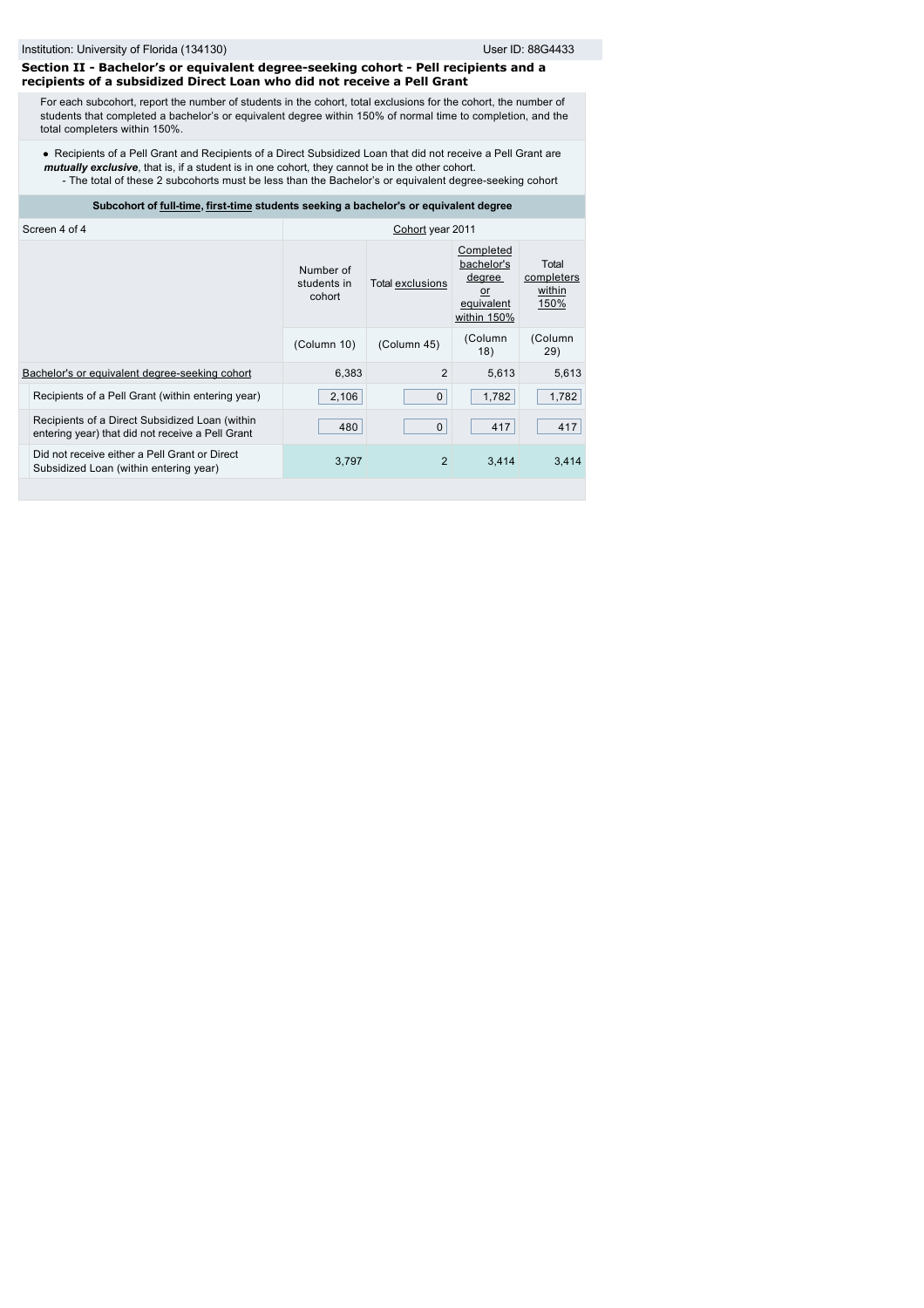# **Section III - Other degree/certificate-seeking subcohort - Completers within 150%**

• In the columns below, report the status of the subcohort of students seeking other than a bachelor's or equivalent degree listed in Column 10.

Of the students in Column 10, those who attained a degree or certificate other than a bachelor's degree within 150% of the normal time to complete the program as of August 31, 2017 should be reported in either Column 11 or 12, depending on the length of the program completed.

Of the students in Column 10, those who attained a bachelor's degree or equivalent within 150% of normal time should be reported in Column 18.

# **Subcohort of [full-time](javascript:openglossary(259)), [first-time](javascript:openglossary(241)) students seeking other than a bachelor's degree**

**Report Hispanic/Latino individuals of any race as Hispanic/Latino**

- **Report race for non-Hispanic/Latino individuals only**
- **Men**

| Screen 1 of 3                                             |                                                                                                                                                                |                                                                                            | Cohort year 2011                                       |                                                         |                              |
|-----------------------------------------------------------|----------------------------------------------------------------------------------------------------------------------------------------------------------------|--------------------------------------------------------------------------------------------|--------------------------------------------------------|---------------------------------------------------------|------------------------------|
|                                                           | Other                                                                                                                                                          | Subcohort students who completed their program within 150% of<br>normal time to completion |                                                        | Total                                                   |                              |
|                                                           | degree/certificate-<br>Completers of<br>Completers of<br>seeking<br>programs of less<br>subcohort<br>than 2 academic yrs<br>(or equivalent)<br>(or equivalent) |                                                                                            | programs of at least 2 but<br>less than 4 academic yrs | Completers of<br>bachelor's or<br>equivalent<br>degrees | completers<br>within<br>150% |
|                                                           | (Column 10)                                                                                                                                                    | (Column 11)                                                                                | (Column 12)                                            | (Column 18)                                             | (Column<br>29)               |
| Nonresident<br>alien                                      | $\mathbf 0$                                                                                                                                                    |                                                                                            |                                                        |                                                         | $\mathbf{0}$                 |
| Hispanic/Latino                                           | $\mathbf 0$                                                                                                                                                    |                                                                                            |                                                        |                                                         | $\pmb{0}$                    |
| American<br>Indian or<br>Alaska Native                    | $\mathbf 0$                                                                                                                                                    |                                                                                            |                                                        |                                                         | $\mathbf{0}$                 |
| Asian                                                     | 5                                                                                                                                                              |                                                                                            | 5                                                      |                                                         | 5                            |
| <b>Black or African</b><br>American                       | $\mathbf 0$                                                                                                                                                    |                                                                                            |                                                        |                                                         | $\mathbf{0}$                 |
| Native<br>Hawaiian or<br><b>Other Pacific</b><br>Islander | $\mathbf 0$                                                                                                                                                    |                                                                                            |                                                        |                                                         | $\mathbf{0}$                 |
| White                                                     | 3                                                                                                                                                              |                                                                                            | 3                                                      |                                                         | 3                            |
| Two or more<br>races                                      | $\mathbf 0$                                                                                                                                                    |                                                                                            |                                                        |                                                         | $\mathbf{0}$                 |
| Race and<br>ethnicity<br>unknown                          | $\mathbf 0$                                                                                                                                                    |                                                                                            |                                                        |                                                         | $\mathbf{0}$                 |
| <b>Total men</b>                                          | 8                                                                                                                                                              | 0                                                                                          | 8                                                      | $\mathbf{0}$                                            | 8                            |

| wunich                                                    |                |                                                                                                                                                                           |                                                                                            |                                                         |                              |  |
|-----------------------------------------------------------|----------------|---------------------------------------------------------------------------------------------------------------------------------------------------------------------------|--------------------------------------------------------------------------------------------|---------------------------------------------------------|------------------------------|--|
| Screen 1 of 3                                             |                |                                                                                                                                                                           | Cohort year 2011                                                                           |                                                         |                              |  |
|                                                           | Other          |                                                                                                                                                                           | Subcohort students who completed their program within 150% of<br>normal time to completion |                                                         | Total                        |  |
| degree/certificate-<br>seeking<br>subcohort               |                | Completers of<br>Completers of<br>programs of less<br>programs of at least 2 but<br>than 2 academic yrs<br>less than 4 academic yrs<br>(or equivalent)<br>(or equivalent) |                                                                                            | Completers of<br>bachelor's or<br>equivalent<br>degrees | completers<br>within<br>150% |  |
|                                                           | (Column 10)    | (Column 11)                                                                                                                                                               | (Column 12)                                                                                | (Column 18)                                             | (Column<br>29)               |  |
| Nonresident<br>alien                                      | $\overline{2}$ |                                                                                                                                                                           | $\overline{2}$                                                                             |                                                         | $\overline{2}$               |  |
| Hispanic/Latino                                           | 6              |                                                                                                                                                                           | 6                                                                                          |                                                         | 6                            |  |
| American<br>Indian or<br>Alaska Native                    | $\mathbf 0$    |                                                                                                                                                                           |                                                                                            |                                                         | $\mathbf{0}$                 |  |
| Asian                                                     | 5              |                                                                                                                                                                           | 5                                                                                          |                                                         | 5                            |  |
| <b>Black or African</b><br>American                       | 1              |                                                                                                                                                                           | $\mathbf{1}$                                                                               |                                                         | 1                            |  |
| Native<br>Hawaiian or<br><b>Other Pacific</b><br>Islander | $\mathbf 0$    |                                                                                                                                                                           |                                                                                            |                                                         | $\mathbf{0}$                 |  |
| White                                                     | 15             |                                                                                                                                                                           | 15                                                                                         |                                                         | 15                           |  |
|                                                           |                |                                                                                                                                                                           |                                                                                            |                                                         |                              |  |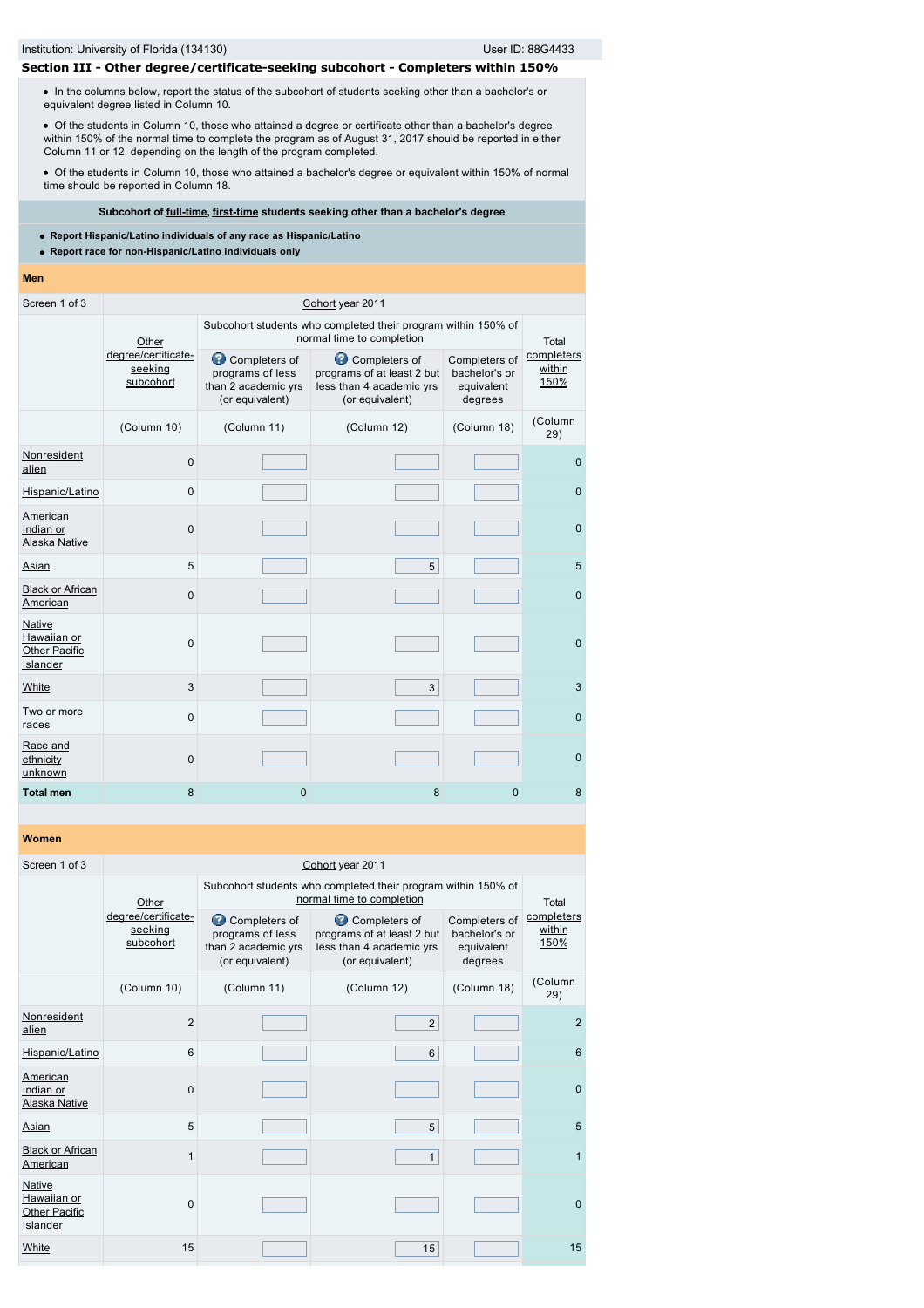| Two or more<br>races             | 0           |          |    |              | 0        |
|----------------------------------|-------------|----------|----|--------------|----------|
| Race and<br>ethnicity<br>unknown | $\mathbf 0$ |          |    |              | $\Omega$ |
| <b>Total women</b>               | 29          | $\Omega$ | 29 | $\mathbf{0}$ | 29       |
|                                  |             |          |    |              |          |
| Total men +<br>women             | 37          | $\Omega$ | 37 | $\mathbf 0$  | 37       |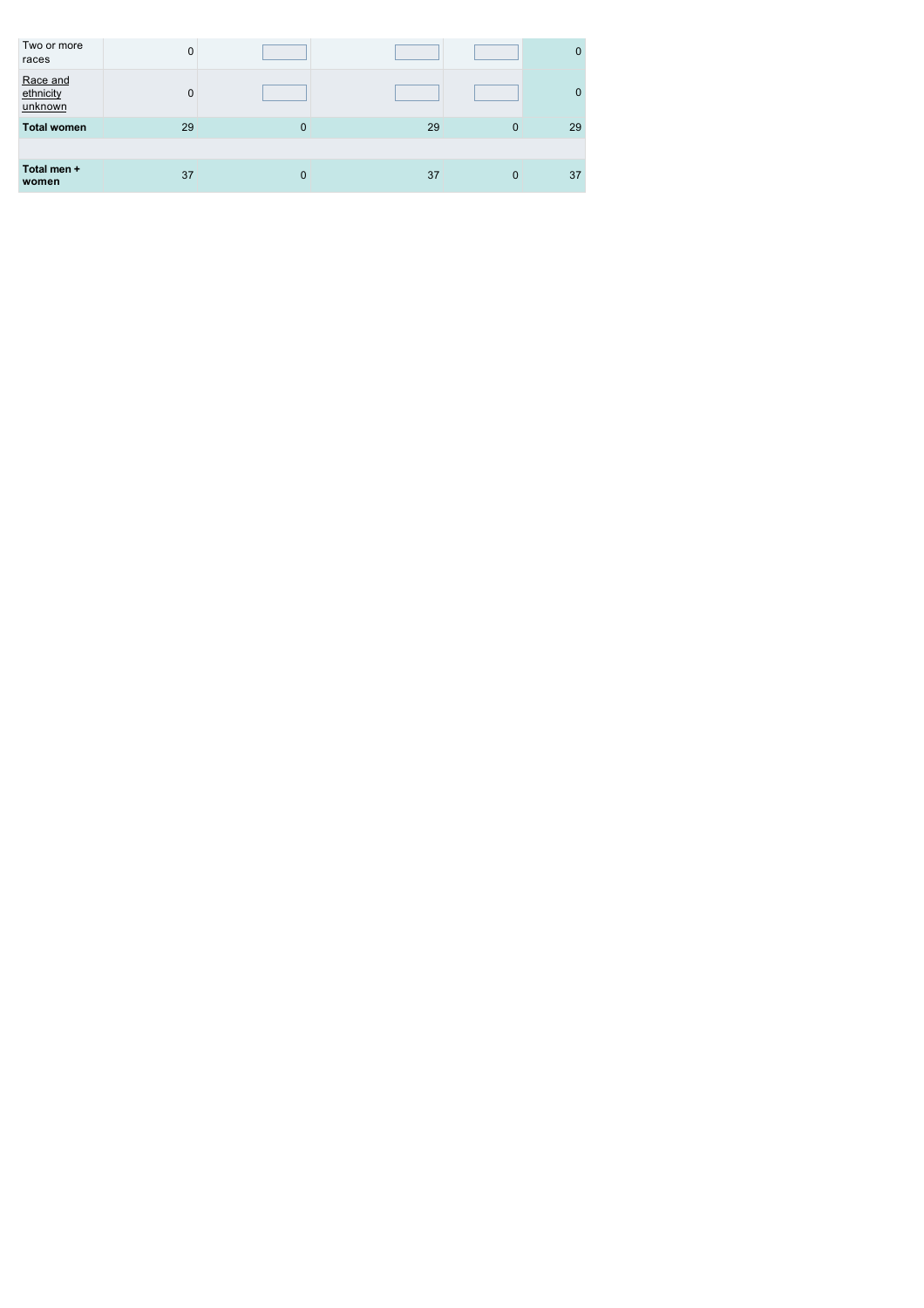### **Section III - Other degree/certificate-seeking subcohort - Transfers/exclusions**

. In the columns below, report the status of those students in the OTHER DEGREE/CERTIFICATE-SEEKING [SUBCOHORT listed in Column 10 who did not complete a program within 150% of normal time to completio](javascript:openglossary(441))[n.](javascript:openglossary(421))

• Report [transfers-out](javascript:openglossary(657)) who did not complete a program in Column 30. A school is required to report only on those students that the school knows have transferred to another eligible institution. A school must document that the student actually transferred. If it is not part of your mission, you may report transfer-out data if you wish.

Report eligible [exclusions](javascript:openglossary(207)) from the subcohort in Column 45. The ONLY allowable categories for this column are:

Students who died or became permanently disabled

Students who left school to serve in the armed forces (or have been called up to active duty) Students who left school to serve with a foreign aid service of the Federal Government Students who left school to serve on an official church mission

Column 52 [No longer enrolled] will be calculated for you. This includes students who dropped out as well as those who completed in greater than 150% of normal time.

If you do not have any values to report in either Column 30, 45, or 51, you must enter at least one zero in a field on this screen to continue.

### **Subcohort of [full-time](javascript:openglossary(259)), [first-time](javascript:openglossary(241)) students seeking other than a bachelor's degree**

**Report Hispanic/Latino individuals of any race as Hispanic/Latino**

**Report race for non-Hispanic/Latino individuals only**

#### **Men**

| Screen 2 of 3                                       | Cohort year 2011                                  |                                                                       |              |                     |                   |                                 |  |
|-----------------------------------------------------|---------------------------------------------------|-----------------------------------------------------------------------|--------------|---------------------|-------------------|---------------------------------|--|
|                                                     | Other<br>degree/certificate-<br>seeking subcohort | Total<br>Total transfer-<br>completers<br>out students<br>within 150% |              | Total<br>exclusions | Still<br>enrolled | <b>No</b><br>longer<br>enrolled |  |
|                                                     | (Column 10)                                       | (Column 29)                                                           | (Column 30)  | (Column<br>45)      | (Column<br>51)    | (Column<br>52)                  |  |
| Nonresident alien                                   | 0                                                 | 0                                                                     | $\mathbf 0$  | $\mathbf 0$         | 0                 | $\mathbf 0$                     |  |
| Hispanic/Latino                                     | 0                                                 | $\Omega$                                                              | $\mathbf 0$  | $\pmb{0}$           | $\pmb{0}$         | $\mathbf{0}$                    |  |
| American Indian or<br><b>Alaska Native</b>          | 0                                                 | 0                                                                     | 0            | $\mathbf 0$         | $\mathbf 0$       | $\mathbf{0}$                    |  |
| Asian                                               | 5                                                 | 5                                                                     | $\mathbf{0}$ | $\pmb{0}$           | $\pmb{0}$         | $\mathbf{0}$                    |  |
| <b>Black or African</b><br><b>American</b>          | $\mathbf 0$                                       | $\mathbf 0$                                                           | $\mathbf{0}$ | $\mathbf 0$         | $\mathbf 0$       | $\mathbf{0}$                    |  |
| Native Hawaiian or<br><b>Other Pacific Islander</b> | 0                                                 | $\Omega$                                                              | $\mathbf 0$  | $\mathbf 0$         | $\pmb{0}$         | $\mathbf{0}$                    |  |
| White                                               | 3                                                 | 3                                                                     | $\mathbf{0}$ | $\mathbf 0$         | $\mathbf 0$       | $\Omega$                        |  |
| Two or more races                                   | 0                                                 | 0                                                                     | $\mathbf{0}$ | $\mathbf 0$         | $\pmb{0}$         | $\mathbf{0}$                    |  |
| Race and ethnicity<br>unknown                       | $\mathbf 0$                                       | 0                                                                     | $\mathbf{0}$ | $\mathbf 0$         | $\mathbf 0$       | $\mathbf{0}$                    |  |
| <b>Total men</b>                                    | 8                                                 | 8                                                                     | $\mathbf 0$  | $\mathbf{0}$        | $\Omega$          | $\mathbf{0}$                    |  |

| Screen 2 of 3                                       | Cohort year 2011                                  |                                    |                                 |                     |                   |                          |  |  |
|-----------------------------------------------------|---------------------------------------------------|------------------------------------|---------------------------------|---------------------|-------------------|--------------------------|--|--|
|                                                     | Other<br>degree/certificate-<br>seeking subcohort | Total<br>completers<br>within 150% | Total transfer-<br>out students | Total<br>exclusions | Still<br>enrolled | No<br>longer<br>enrolled |  |  |
|                                                     | (Column 10)                                       | (Column 29)                        | (Column 30)                     | (Column<br>45)      | (Column<br>51)    | (Column<br>52)           |  |  |
| Nonresident alien                                   | $\overline{2}$                                    | $\overline{2}$                     | $\mathbf 0$                     | $\mathbf 0$         | $\mathbf{0}$      | $\mathbf{0}$             |  |  |
| Hispanic/Latino                                     | 6                                                 | 6                                  | $\mathbf 0$                     | $\mathbf 0$         | $\mathsf 0$       | $\mathbf{0}$             |  |  |
| American Indian or<br><b>Alaska Native</b>          | $\mathbf 0$                                       | $\mathbf 0$                        | $\mathbf 0$                     | $\pmb{0}$           | $\mathbf 0$       | $\mathbf{0}$             |  |  |
| Asian                                               | 5                                                 | 5                                  | $\mathbf 0$                     | $\mathbf{0}$        | $\mathsf 0$       | $\mathbf{0}$             |  |  |
| <b>Black or African</b><br>American                 | $\mathbf{1}$                                      | 1                                  | $\mathbf 0$                     | $\mathbf{0}$        | $\mathsf 0$       | $\mathbf{0}$             |  |  |
| Native Hawaiian or<br><b>Other Pacific Islander</b> | $\mathbf 0$                                       | $\mathbf 0$                        | $\mathbf{0}$                    | $\mathbf 0$         | $\pmb{0}$         | $\mathbf{0}$             |  |  |
| White                                               | 15                                                | 15                                 | $\mathbf 0$                     | $\mathbf 0$         | $\mathbf 0$       | $\mathbf{0}$             |  |  |
| Two or more races                                   | $\mathbf 0$                                       | $\mathbf 0$                        | $\mathbf 0$                     | $\mathbf 0$         | $\mathbf 0$       | $\Omega$                 |  |  |
| Race and ethnicity<br>unknown                       | $\mathbf 0$                                       | $\mathbf 0$                        | $\mathbf{0}$                    | $\pmb{0}$           | $\pmb{0}$         | $\mathbf{0}$             |  |  |
| <b>Total women</b>                                  | 29                                                | 29                                 | $\mathbf{0}$                    | $\overline{0}$      | 0                 | $\mathbf{0}$             |  |  |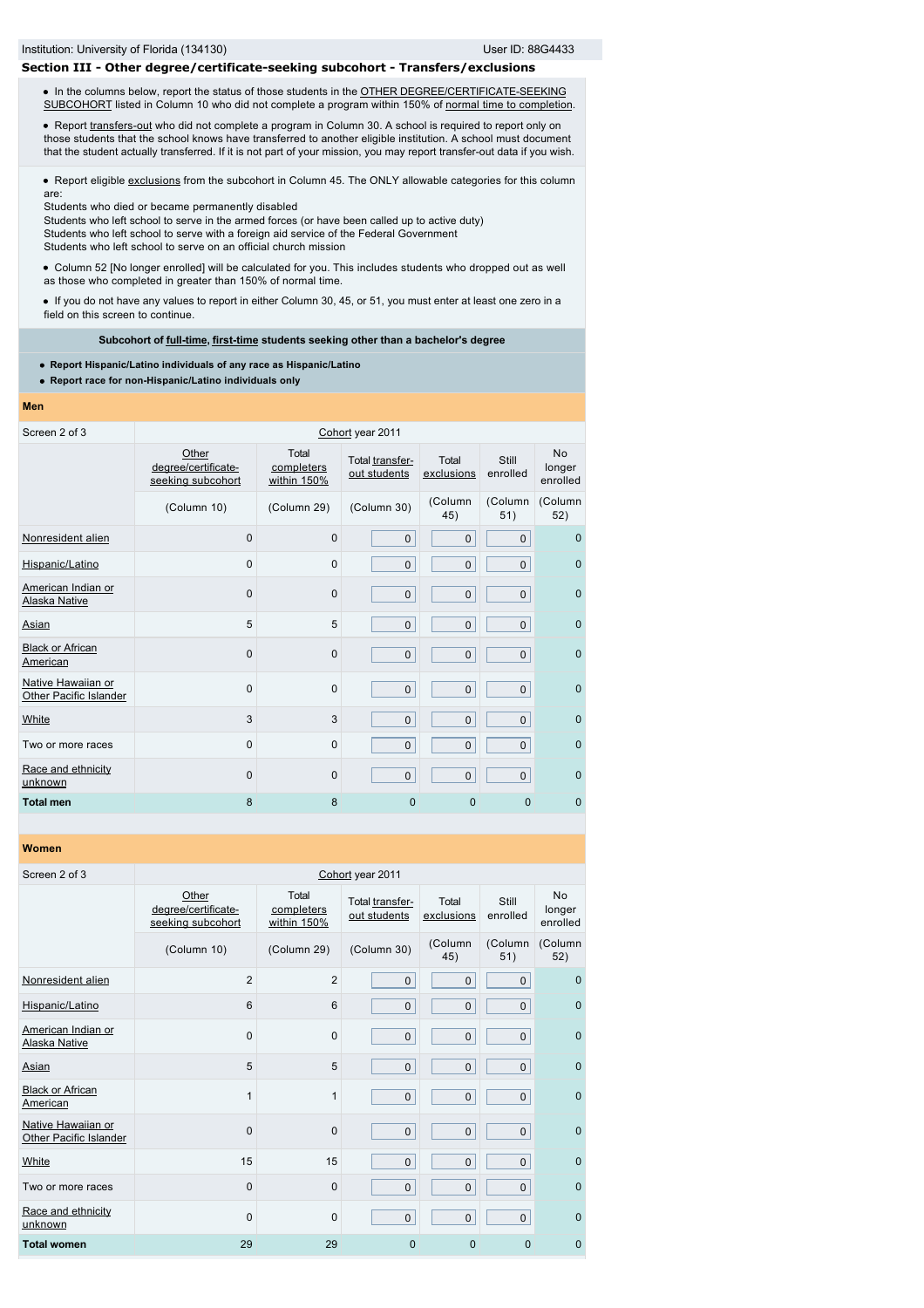| Total men + women |  |  |  |
|-------------------|--|--|--|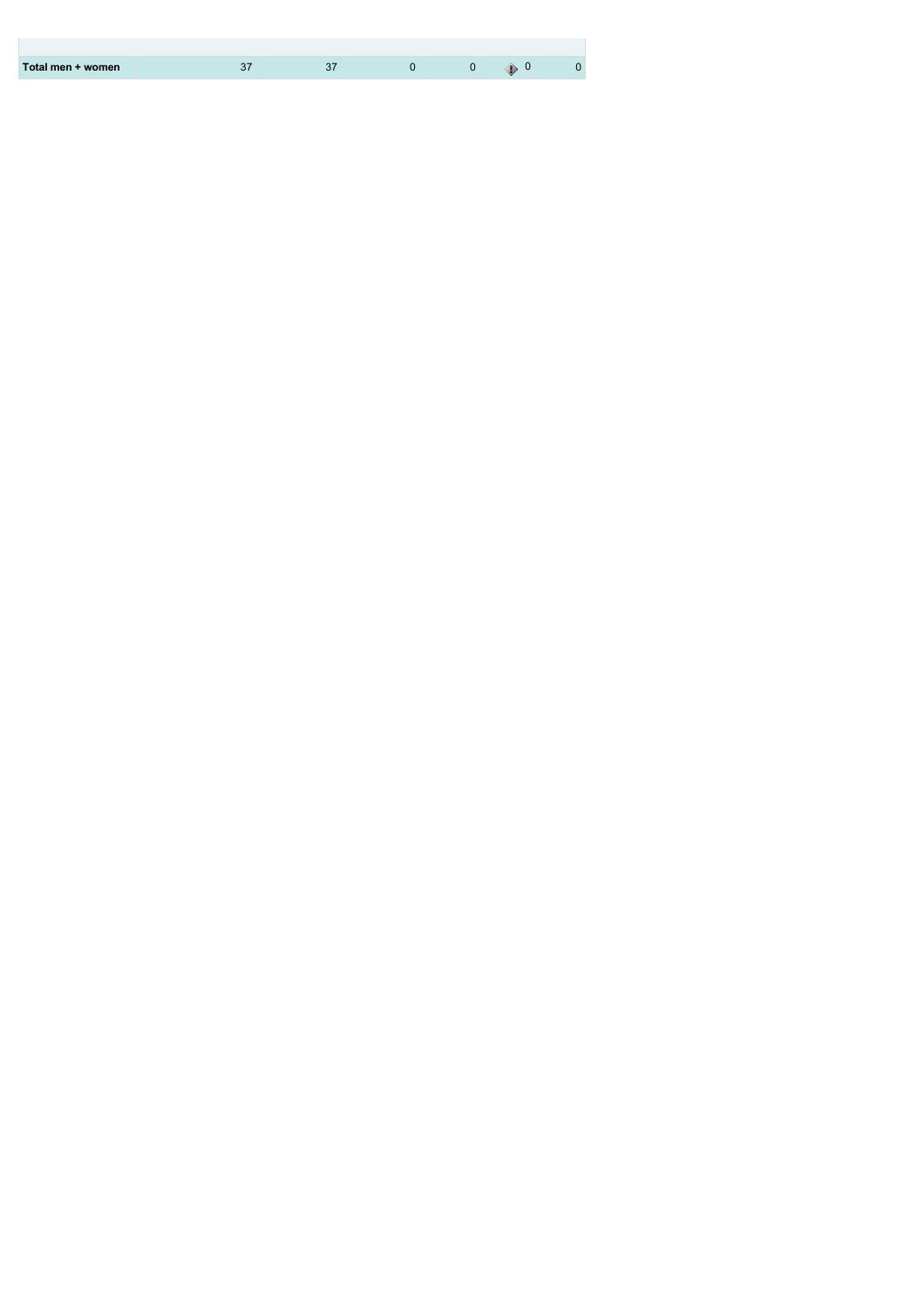### **Section III - Other degree/certificate-seeking subcohort - Pell recipients and recipients of a subsidized Direct Loan who did not receive a Pell Grant**

For each subcohort, report the number of students in the cohort, total exclusions for the cohort, the number of students who completed a bachelor's or equivalent degree with 150%, and the total completers within 150%.

Recipients of a Pell Grant and Recipients of a Direct Subsidized Loan that did not receive a Pell Grant are *mutually exclusive*, that is, if a student is in one cohort, they cannot be in the other cohort. - The total of these 2 subcohorts must be less than the other degree/certificate-seeking cohort

# **Subcohort of [full-time](javascript:openglossary(259)), [first-time](javascript:openglossary(241)) students seeking other than a bachelor's degree**

| Screen 3 of 3                                                                                      | Cohort year 2011                   |                  |                                                                      |                                       |  |
|----------------------------------------------------------------------------------------------------|------------------------------------|------------------|----------------------------------------------------------------------|---------------------------------------|--|
|                                                                                                    | Number of<br>students in<br>cohort | Total exclusions | Completed<br>bachelor's<br>degree<br>or<br>equivalent<br>within 150% | Total<br>completers<br>within<br>150% |  |
|                                                                                                    | (Column 10)                        | (Column 45)      | (Column<br>18)                                                       | (Column<br>29)                        |  |
| Other degree/certificate-seeking cohort                                                            | 37                                 | $\Omega$         | 0                                                                    | 37                                    |  |
| Recipients of a Pell Grant (within entering year)                                                  | $\mathbf{0}$                       | $\mathbf{0}$     | $\mathbf{0}$                                                         | $\mathbf{0}$                          |  |
| Recipients of a Direct Subsidized Loan (within<br>entering year) that did not receive a Pell Grant | $\mathbf{0}$                       | $\mathbf{0}$     | $\mathbf{0}$                                                         | $\mathbf{0}$                          |  |
| Did not receive either a Pell Grant or Direct<br>Subsidized Loan (within entering year)            | 37                                 | $\Omega$         | $\Omega$                                                             | 37                                    |  |
|                                                                                                    |                                    |                  |                                                                      |                                       |  |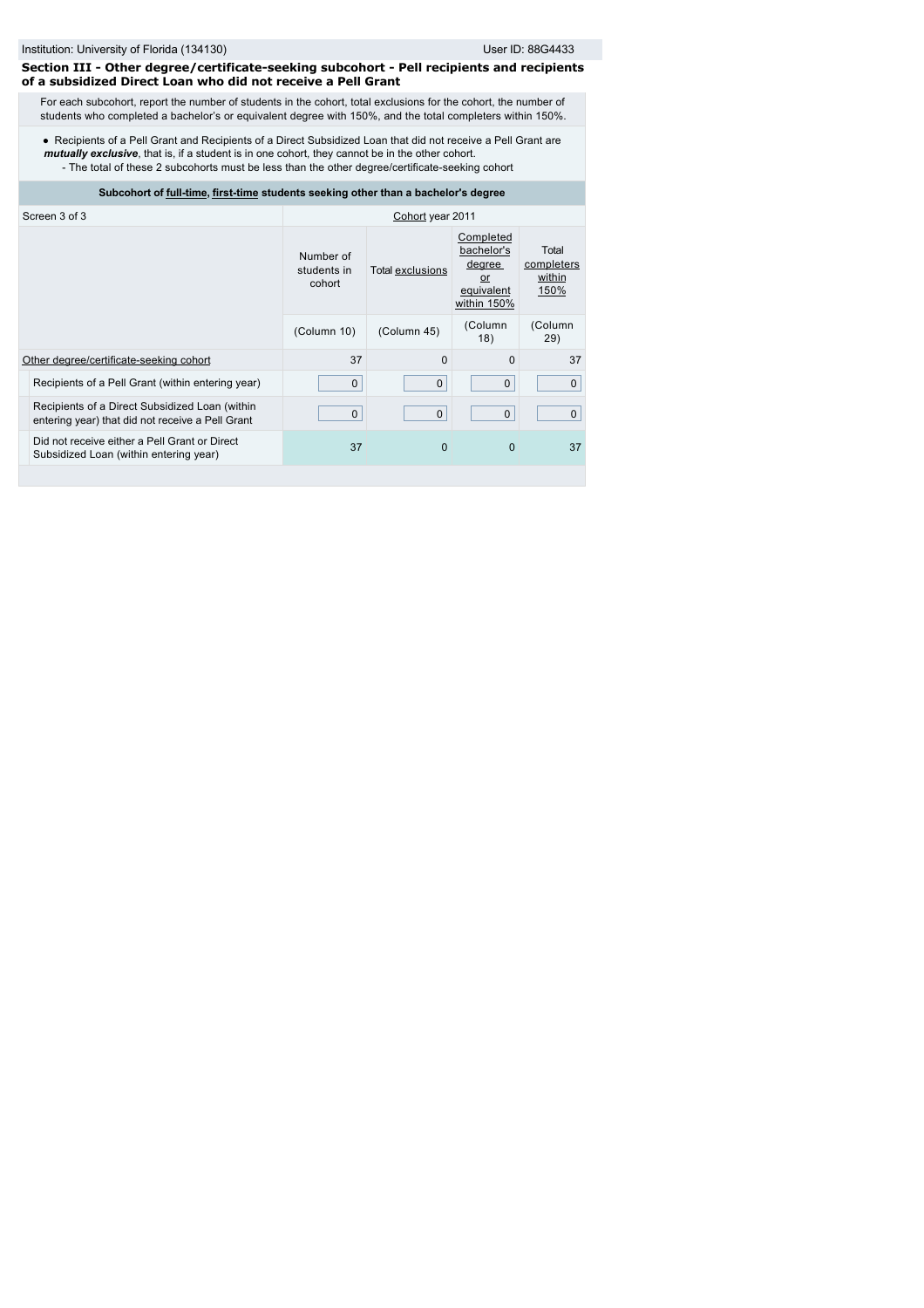Institution: University of Florida (134130) User ID: 88G4433

| <b>Graduation and transfer-out rates</b>               |                  |                   |   |  |  |  |  |
|--------------------------------------------------------|------------------|-------------------|---|--|--|--|--|
| Calculation of graduation and transfer-out rates       |                  |                   |   |  |  |  |  |
| Screen 1 of 2                                          | Cohort year 2011 |                   |   |  |  |  |  |
|                                                        | Graduation rate  | Transfer-out rate |   |  |  |  |  |
| Overall Rates (will be displayed on College Navigator) | 88               |                   | 3 |  |  |  |  |
| Men                                                    | 85               |                   | 3 |  |  |  |  |
| Women                                                  | 90               |                   | 3 |  |  |  |  |

**Graduation rates displayed below in bold italics will be displayed on College Navigator**

Graduation rates for students pursuing bachelor's or equivalent degrees

|                                           |    | 4 year graduation rate 5 year graduation rate 6 year graduation rate |    |
|-------------------------------------------|----|----------------------------------------------------------------------|----|
| Men                                       | 56 | 81                                                                   | 85 |
| Women                                     | 76 | 88                                                                   | 90 |
|                                           |    |                                                                      |    |
| Total (men and women)                     | 68 | 85                                                                   | 88 |
| Nonresident alien                         | 65 | 79                                                                   | 82 |
| Hispanic/Latino                           | 66 | 84                                                                   | 88 |
| American Indian or Alaska Native          | 58 | 92                                                                   | 92 |
| Asian                                     | 69 | 85                                                                   | 89 |
| <b>Black or African American</b>          | 64 | 78                                                                   | 82 |
| Native Hawaiian or Other Pacific Islander | 82 | 91                                                                   | 92 |
| White                                     | 69 | 87                                                                   | 89 |
| Two or more races                         | 59 | 78                                                                   | 81 |
| Race and ethnicity unknown                | 75 | 88                                                                   | 91 |
|                                           |    |                                                                      |    |

**Do you wish to provide additional context notes?**

O No C Yes

 **Note that certain information from these worksheets will be displayed on College Navigator, as noted. You may use the space below to provide context for these data. These context notes will be posted on the College Navigator website, and should be written to be understood by students and parents.**

| Interpret data with caution. A high percentage of male students in this cohort<br>are STEM majors who completed their degree in the fifth year. |  |
|-------------------------------------------------------------------------------------------------------------------------------------------------|--|
|                                                                                                                                                 |  |
|                                                                                                                                                 |  |
|                                                                                                                                                 |  |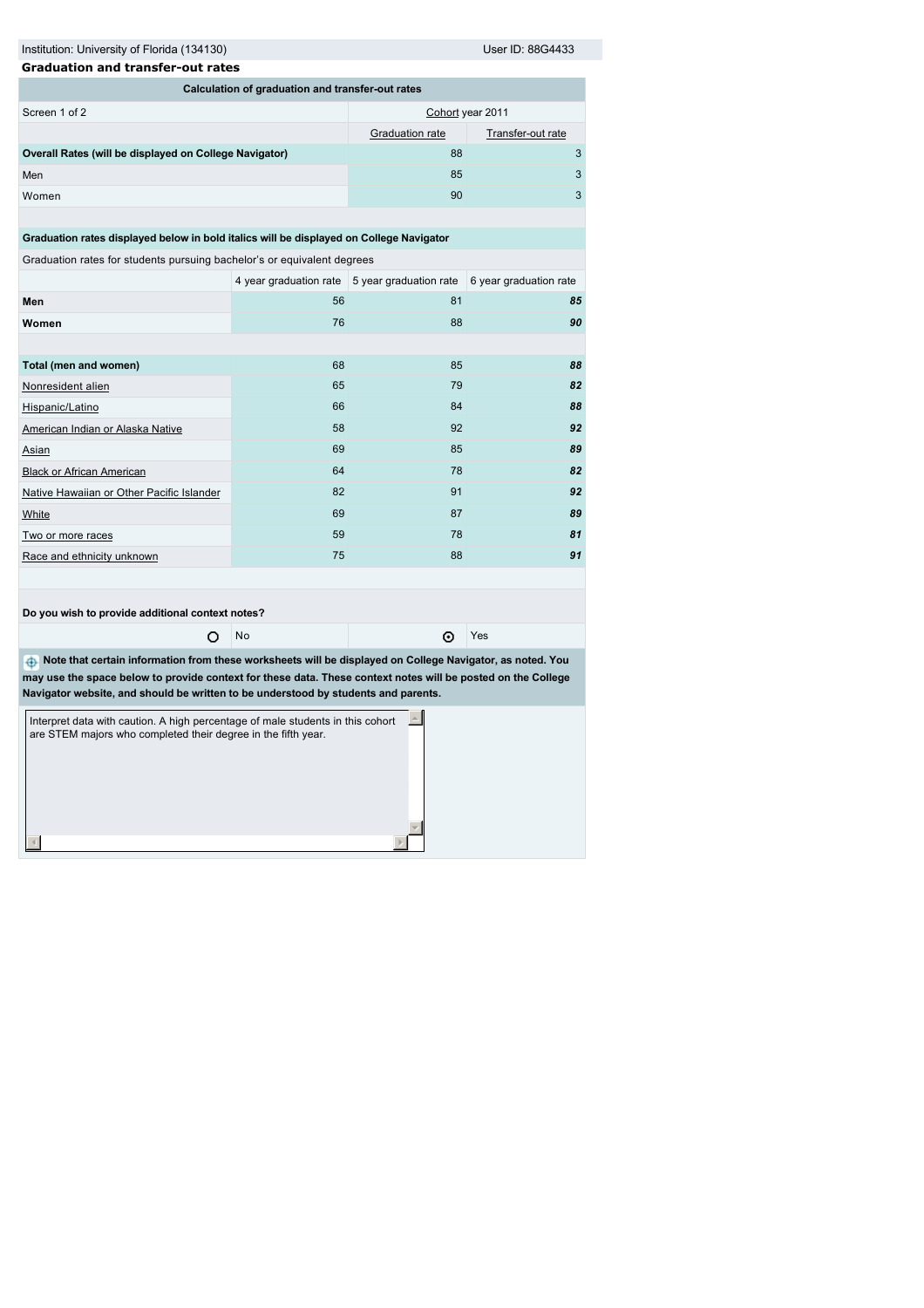Institution: University of Florida (134130) Contract the User ID: 88G4433

| 4-year average rates                                                           |       |       |       |       |              |  |  |
|--------------------------------------------------------------------------------|-------|-------|-------|-------|--------------|--|--|
| 4-year average rates                                                           |       |       |       |       |              |  |  |
| Screen 2 of 2                                                                  |       |       |       |       |              |  |  |
| Men                                                                            |       |       |       |       |              |  |  |
|                                                                                | 2008  | 2009  | 2010  | 2011  | 4-year Total |  |  |
| Adjusted cohort                                                                | 2,595 | 2,525 | 2,684 | 2,609 | 10,413       |  |  |
| Total completers within 150%                                                   | 2,189 | 2,094 | 2,262 | 2,229 | 8,774        |  |  |
| Total transfer-out students                                                    | 102   | 113   | 56    | 87    | 358          |  |  |
|                                                                                |       |       |       |       |              |  |  |
| Women                                                                          |       |       |       |       |              |  |  |
|                                                                                | 2008  | 2009  | 2010  | 2011  | 4-year Total |  |  |
| Adjusted cohort                                                                | 3,787 | 3,728 | 3,661 | 3,809 | 14,985       |  |  |
| Total completers within 150%                                                   | 3,396 | 3,315 | 3,269 | 3,421 | 13,401       |  |  |
| Total transfer-out students                                                    | 123   | 135   | 46    | 123   | 427          |  |  |
|                                                                                |       |       |       |       |              |  |  |
| Total (men and women)                                                          |       |       |       |       |              |  |  |
|                                                                                | 2008  | 2009  | 2010  | 2011  | 4-year Total |  |  |
| Adjusted cohort                                                                | 6,382 | 6,253 | 6,345 | 6,418 | 25,398       |  |  |
| Total completers within 150%                                                   | 5,585 | 5,409 | 5,531 | 5,650 | 22,175       |  |  |
| Total transfer-out students                                                    | 225   | 248   | 102   | 210   | 785          |  |  |
|                                                                                |       |       |       |       |              |  |  |
| 4-year average Student Right-to-Know completion or graduation rate calculation |       |       |       |       | 87           |  |  |
| (Total Completers within 150% / Adjusted Cohort)                               |       |       |       |       |              |  |  |
|                                                                                |       |       |       |       |              |  |  |
| 4-year average Student Right-to-Know transfer-out rate calculation             |       |       |       |       |              |  |  |
| (Total Transfer-out Students / Adjusted Cohort)                                |       |       |       |       |              |  |  |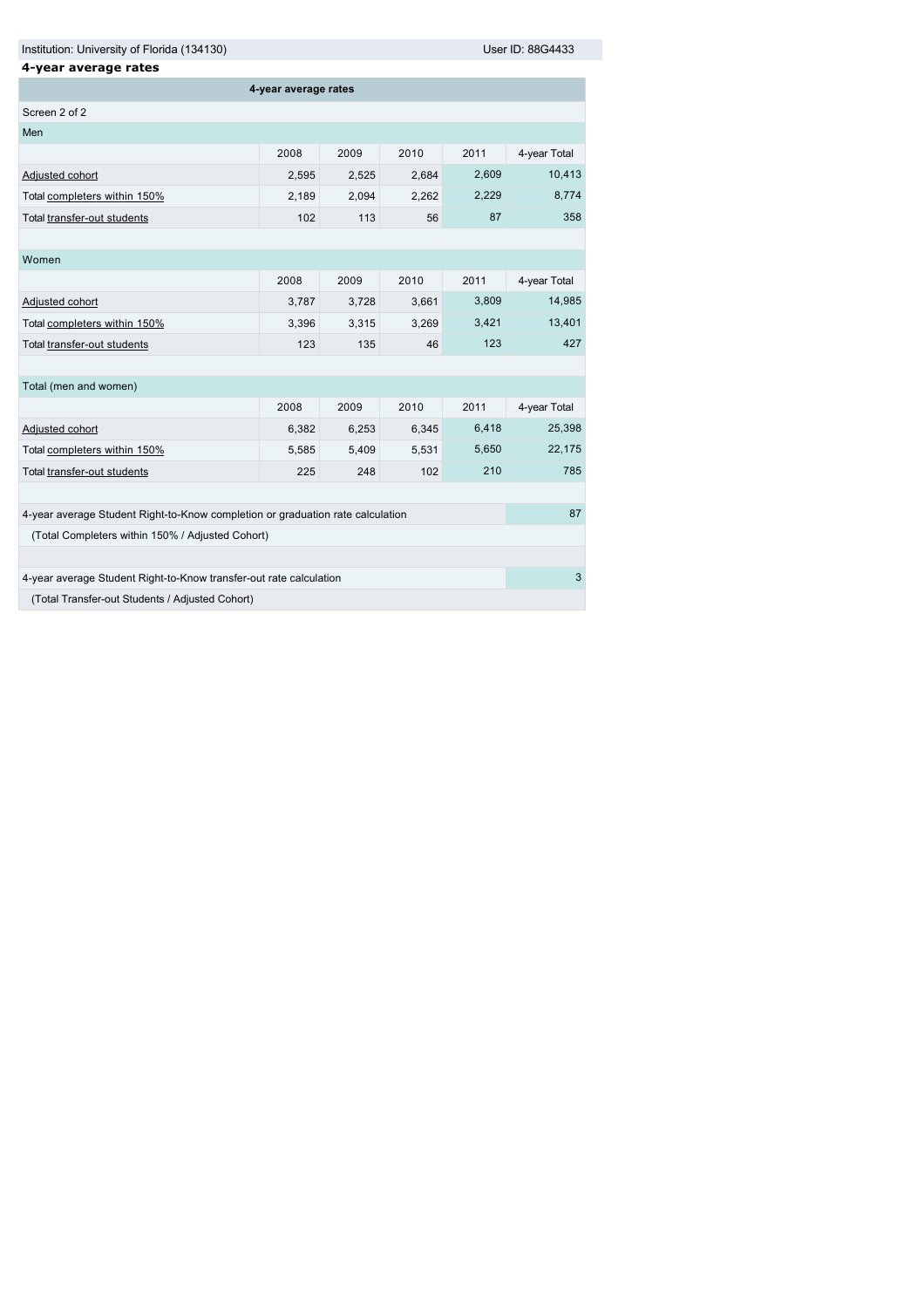|                         | Institution: University of Florida (134130)                                                                                                |                                                               |                             |       | User ID: 88G4433                                                                                                                                                                                                                        |  |
|-------------------------|--------------------------------------------------------------------------------------------------------------------------------------------|---------------------------------------------------------------|-----------------------------|-------|-----------------------------------------------------------------------------------------------------------------------------------------------------------------------------------------------------------------------------------------|--|
| <b>Prepared by</b>      |                                                                                                                                            |                                                               |                             |       |                                                                                                                                                                                                                                         |  |
| preparers.              | there are questions concerning the data. The Keyholder will be copied on all email correspondence to other                                 |                                                               |                             |       | The name of the preparer is being collected so that we can follow up with the appropriate person in the event that                                                                                                                      |  |
| Data Collection System. | reporting burden associated with IPEDS. Please include in your estimate the time it took for you to review                                 |                                                               |                             |       | The time it took to prepare this component is being collected so that we can continue to improve our estimate of the<br>instructions, query and search data sources, complete and review the component, and submit the data through the |  |
|                         | Thank you for your assistance.                                                                                                             |                                                               |                             |       |                                                                                                                                                                                                                                         |  |
|                         |                                                                                                                                            |                                                               |                             |       |                                                                                                                                                                                                                                         |  |
|                         | This survey component was prepared by:                                                                                                     |                                                               |                             |       |                                                                                                                                                                                                                                         |  |
| ⊙                       | Keyholder                                                                                                                                  | O                                                             | <b>SFA Contact</b>          | Ō     | <b>HR Contact</b>                                                                                                                                                                                                                       |  |
| Ω                       | <b>Finance Contact</b>                                                                                                                     | O                                                             | Academic Library<br>Contact | O     | Other                                                                                                                                                                                                                                   |  |
| Name:                   | Cathy Lebo                                                                                                                                 |                                                               |                             |       |                                                                                                                                                                                                                                         |  |
| Email:                  | clebo@aa.ufl.edu                                                                                                                           |                                                               |                             |       |                                                                                                                                                                                                                                         |  |
|                         |                                                                                                                                            |                                                               |                             |       |                                                                                                                                                                                                                                         |  |
|                         |                                                                                                                                            |                                                               |                             |       | How many staff from your institution only were involved in the data collection and reporting process of this                                                                                                                            |  |
| survey component?       |                                                                                                                                            |                                                               |                             |       |                                                                                                                                                                                                                                         |  |
| 2.00                    | Number of Staff (including yourself)                                                                                                       |                                                               |                             |       |                                                                                                                                                                                                                                         |  |
|                         |                                                                                                                                            |                                                               |                             |       |                                                                                                                                                                                                                                         |  |
|                         | How many hours did you and others from your institution only spend on each of the steps below when<br>responding to this survey component? |                                                               |                             |       |                                                                                                                                                                                                                                         |  |
|                         |                                                                                                                                            |                                                               |                             |       |                                                                                                                                                                                                                                         |  |
|                         | Exclude the hours spent collecting data for state and other reporting purposes.                                                            |                                                               |                             |       |                                                                                                                                                                                                                                         |  |
| <b>Staff</b>            | <b>Collecting Data</b><br><b>Needed</b>                                                                                                    | <b>Revising Data to</b><br>Match<br><b>IPEDS Requirements</b> | <b>Entering Data</b>        |       | <b>Revising and Locking</b><br>Data                                                                                                                                                                                                     |  |
| member                  |                                                                                                                                            |                                                               |                             |       |                                                                                                                                                                                                                                         |  |
| Your office             | hours<br>10.00                                                                                                                             | 4.00                                                          | hours<br>2.00               | hours | hours<br>4.00                                                                                                                                                                                                                           |  |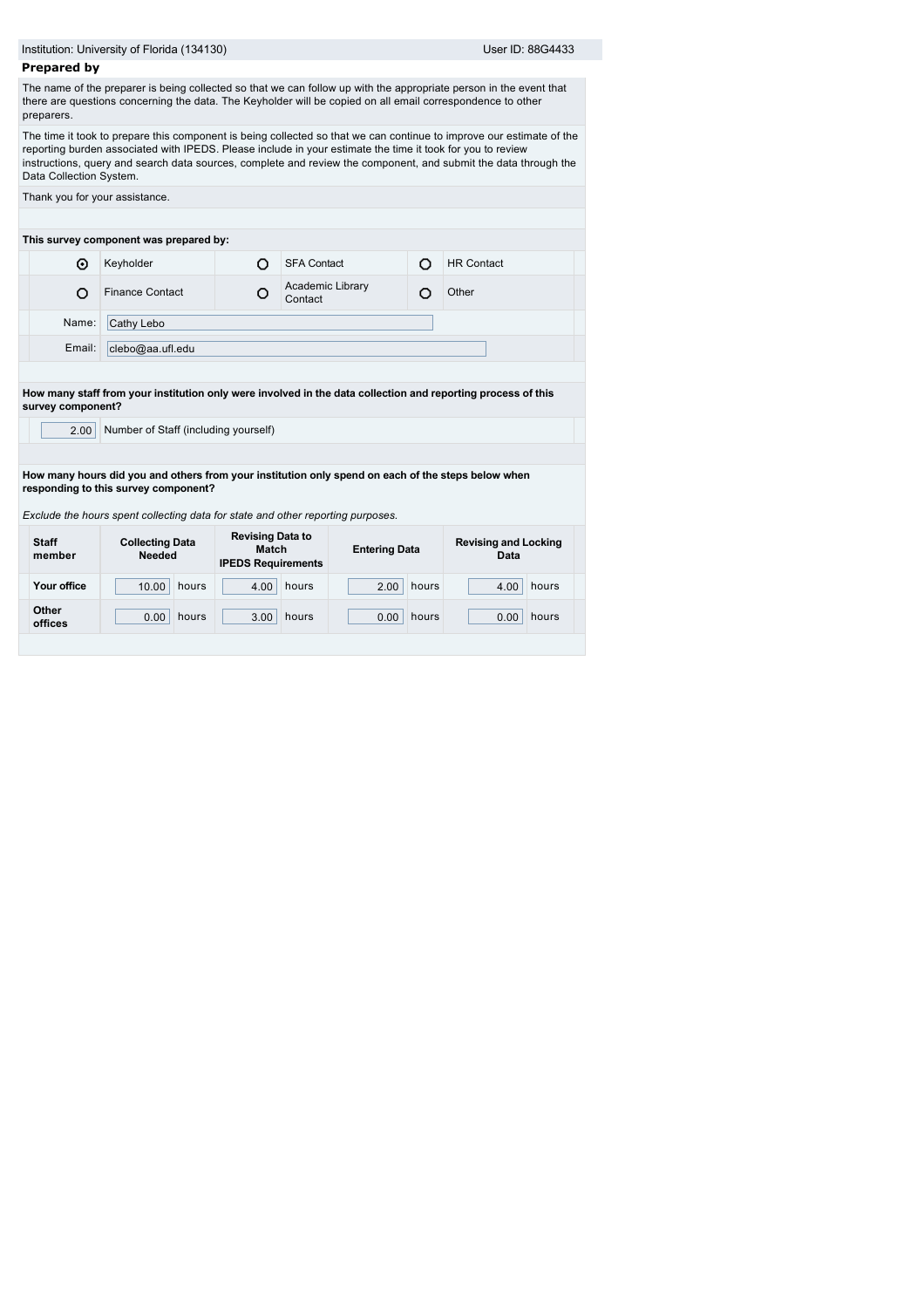#### **Summary**

### **2017 IPEDS Graduation Rate Component Data Summary**

IPEDS collects important information regarding your institution. All data reported in IPEDS survey components become available in the IPEDS Data Center and appear as aggregated data in various Department of Education reports. Additionally, some of the reported data appears specifically for your institution through the College Navigator website and is included in your institution's Data Feedback Report (DFR). The purpose of this summary is to provide you an opportunity to view some of the data that, when accepted through the IPEDS quality control process, will appear on the College Navigator website and/or your DFR. College Navigator is updated approximately three months after the data collection period closes and Data Feedback Reports will be available through the [Data Center](http://nces.ed.gov/ipeds/datacenter/) and sent to your institution's CEO in November 2017.

Please review your data for accuracy. If you have questions about the data displayed below after reviewing the data reported on the survey screens, please contact the IPEDS Help Desk at: 1-877-225-2568 or [ipedshelp@rti.org](mailto:ipedshelp@rti.org).

| <b>Overall Graduation Rate</b>                           |       |  |  |  |  |
|----------------------------------------------------------|-------|--|--|--|--|
| <b>Graduation Rate</b>                                   | 88%   |  |  |  |  |
| Total number of students in the Adjusted<br>Cohort       | 6,418 |  |  |  |  |
| Total number of completers within 150% of<br>normal time | 5,650 |  |  |  |  |

| <b>Overall Transfer-out Rate</b>                            |       |  |  |  |  |
|-------------------------------------------------------------|-------|--|--|--|--|
| Transfer-out Rate                                           | 3%    |  |  |  |  |
| Total number of students in the Adjusted<br>Cohort          | 6,418 |  |  |  |  |
| Total number of transfers-out within 150% of<br>normal time | 210   |  |  |  |  |

| <b>Graduation Rate for students pursuing Bachelor's Degrees</b>            |       |  |  |  |
|----------------------------------------------------------------------------|-------|--|--|--|
| Graduation Rate for Bachelor's Cohort                                      | 88%   |  |  |  |
| Total number of students in the Adjusted<br>Cohort                         | 6,381 |  |  |  |
| Total number of bachelor's degree completers<br>within 150% of normal time | 5,613 |  |  |  |